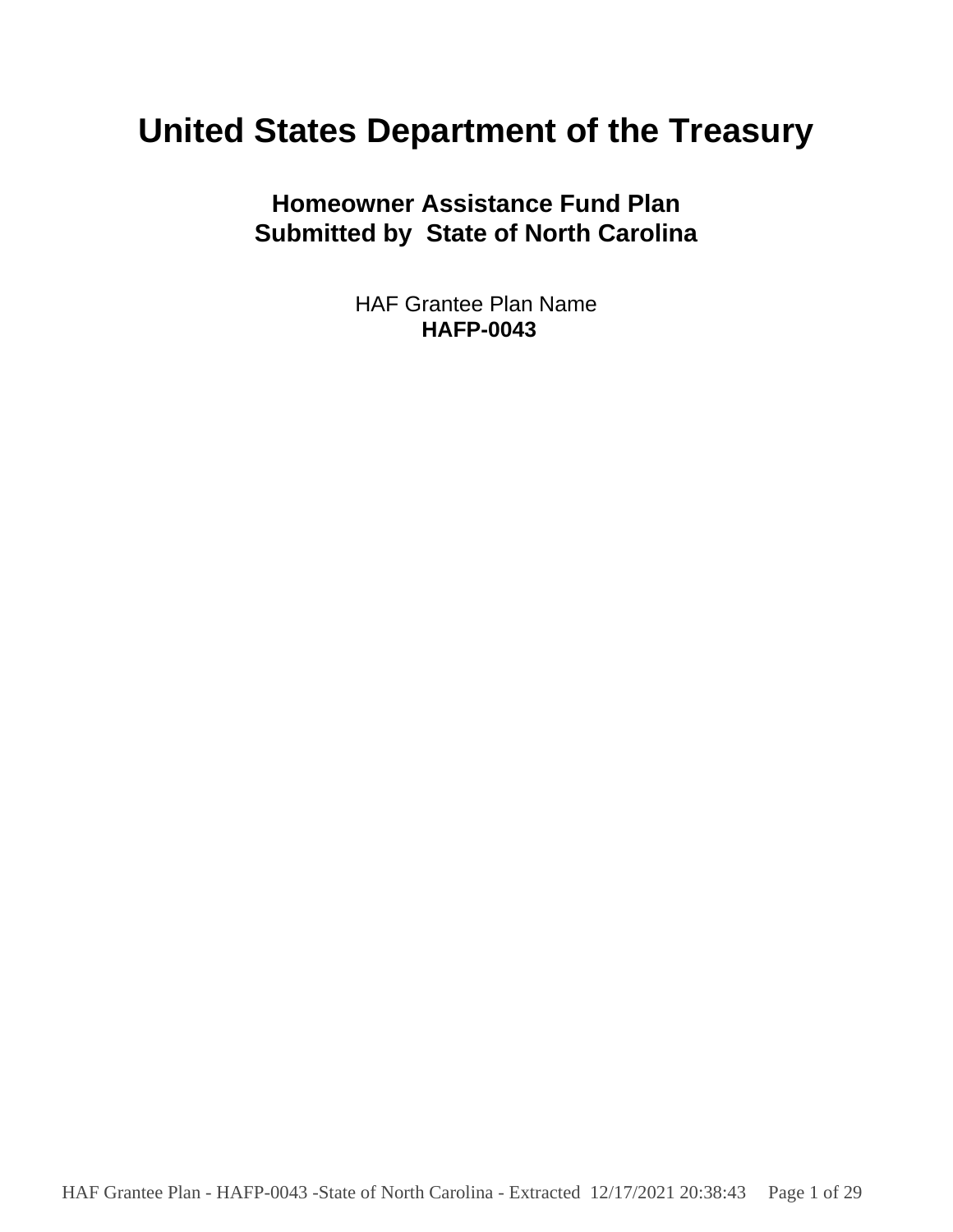## **United States Department of the Treasury**

Homeowner Assistance Fund Plan For Participants with Allocations \$5 million or Greater

| <b>Allocation Amount</b>           | \$5 Million or Greater |
|------------------------------------|------------------------|
| <b>Submission Date</b>             | 11/24/2021 2:23 PM     |
| <b>Total Plan Requested Amount</b> | \$273,337,247.00       |
| Record Type                        | <b>State</b>           |
| <b>Application Record</b>          | <b>SLT-0039</b>        |
| HAF Grantee Plan Status (external) | Funded                 |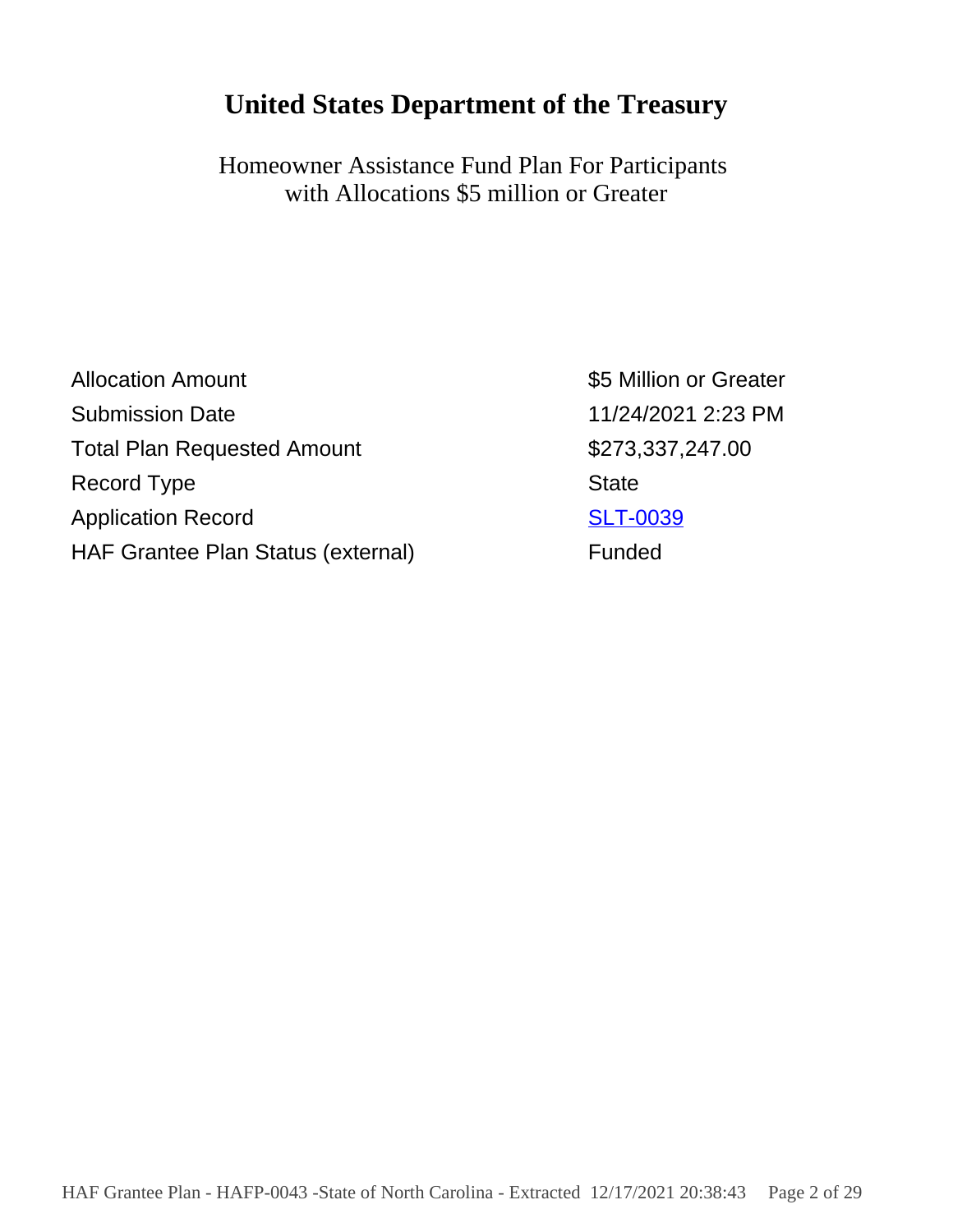### **What Quantitative Data Has Informed the Participant's Planning?**

Treasury will assess the extent to which a Participant has, in the course of its HAF planning process, relied on quantitative data, including from community-based organizations or organizations that serve potentially eligible homeowners.

In its HAF planning process, has the Participant obtained quantitative data from mortgage servicers, private data providers, government entities, community-based organizations, or other sources to inform its planning about how to target and best serve eligible homeowners with mortgage delinquencies, defaults, foreclosures?

**Yes**

If yes, please list and, briefly describe each source of quantitative data.

**• Data provided by Treasury – Treasury provided data, contributed by a number of federal agencies, including information on mortgage delinquencies and forbearances, breakdowns by demographic factors, and concentration among mortgage servicers.** 

**• Data provided from mortgage servicers – received data from a few of the servicers listed in the Treasury data as being NC's top servicers for FHA, VA and USDA loans in forbearance. These data can be received on a regular basis, though the data thus far has been provided for diagnostic purposes only at this point.** 

**• BlackKnight: Atlanta Fed calculations using Black Knight's McDash Flash daily mortgage performance data (available with a two-day lag), U.S. Census Bureau 2017 FIPS Codes. These data include non-forborne delinquencies and loans in forbearance by county.** 

**• Corelogic: The Agency utilized CoreLogic's Market Trends monthly data. Market Trends data include 90+ day delinquent loans. The CoreLogic Market Trends Report provides approximately a 75% to 90% loan coverage, varying by market.** 

**• Data from American Community Survey on homeownership – used 2019 American Community Survey 5-year estimates to identify share of nonwhite homeowners in all 100 North Carolina counties.** 

**• Data from Urban Institute on credit health – used credit bureau data compiled and analyzed by Urban Institute to understand the impact of the pandemic on household's credit health.**

**Specifically, we examined share of resident with debt in collections for the latest month available (October 2020). Available from:** 

**<https://datacatalog.urban.org/dataset/credit-health-during-covid-19-pandemic>**

**• Neighborhood Watch: April – June 2021 data from HUD's Neighborhood Watch program was used to indicate delinquency and foreclosure rates for FHA loans.**

**• ServiSolutions: The Agency utilized ServiSolutions data of NCHFA homeownership loans from May and June 2021 to assess prevalence of loan delinquency and/or forbearance as well as the volume of delinquent payments.**

In its HAF planning process, has the Participant obtained and reviewed quantitative data or studies regarding which demographic segments in its jurisdiction have historically experienced discrimination in the housing or housing finance market?

**Yes**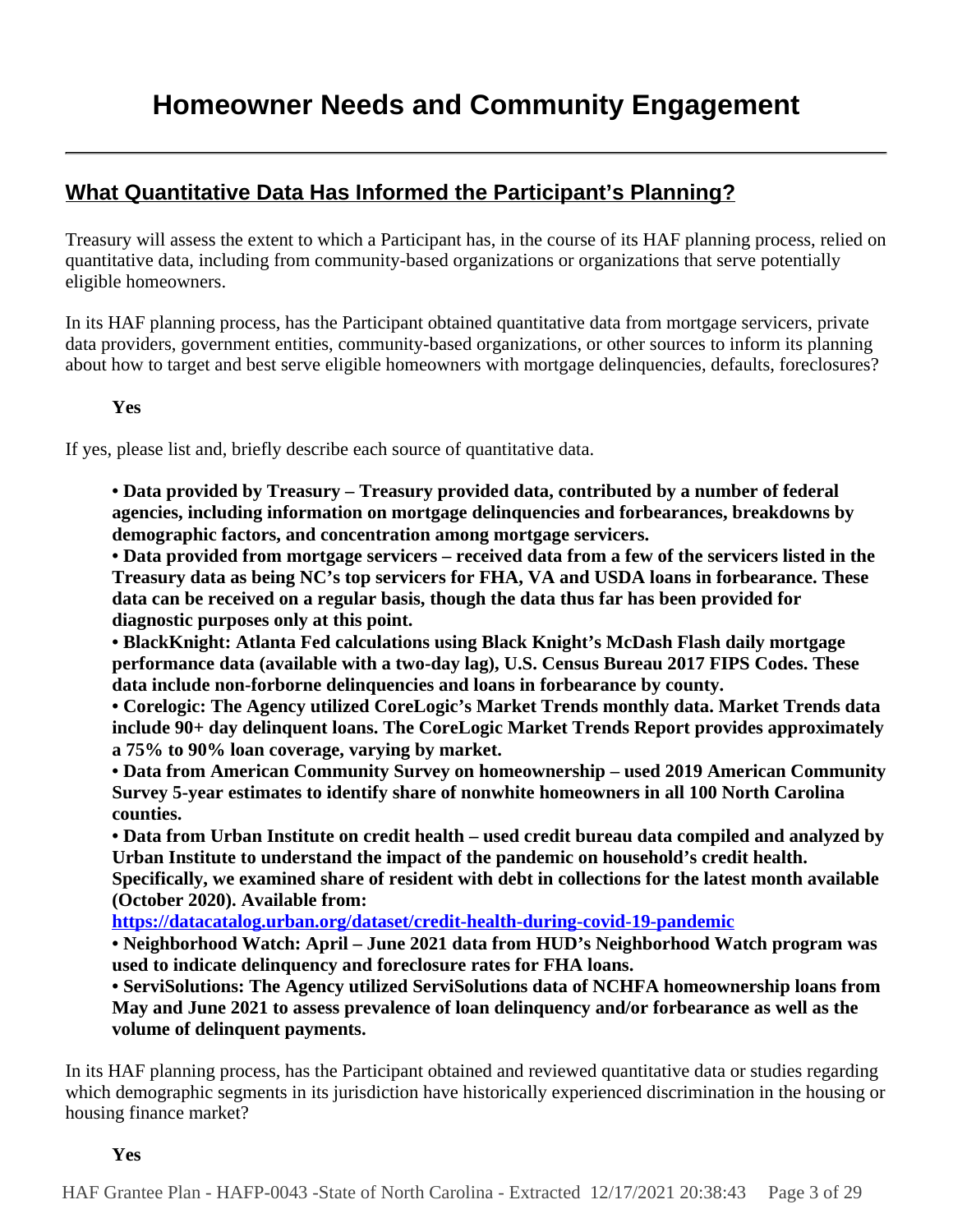If yes, please list and, briefly describe each source of quantitative data.

### **Data from utility providers: The NC Utilities Commission collected monthly data starting in August 2020 on residential customer arrearages, disconnections, reconnections and payment plans from 40 utilities (electric, natural gas, water, and wastewater) state-wide.**

In its HAF planning process, has the Participant obtained quantitative data from utility providers or entities charged with assessing and collecting property taxes or relied on quantitative data or studies to inform its planning about how to target and best serve eligible homeowners at risk of displacement due to utility arrearage or tax foreclosure?

### **Yes**

If yes, please list and, briefly describe each source of quantitative data.

**• Centers for Disease Control and Prevention/ Agency for Toxic Substances and Disease Registry/ Geospatial Research, Analysis, and Services Program. (2018) CDC/ATSDR Social Vulnerability Index: The index ranks counties and census tracts on 15 social factors that impact a community's ability to prevent human suffering or financial loss in a disaster.**

**• Consumer Finance Protection Bureau. (Mar 2021). Housing Insecurity and the COVID-19 pandemic.: This report summarizes relevant research on the impact of the pandemic on the housing market, particularly its impact on low-income and minority households.** 

**• Fair Housing Project (2020). The State of Fair Housing in North Carolina: The report found the majority of fair housing complaints occurred in five counties and were typically based on race and disability.** 

**• Gascon, Charles S. and Ricketts, Lowell and Schlagenhauf, Don, The Homeownership Experience of Minorities During the Great Recession (2017). Review, Vol. 99, Issue 1, pp. 139-167, 2017: This study explores the experiences of homeowners during the Great Recession, finding that Black and Hispanic homeowners experienced substantial payment difficulties resulting in a higher share of foreclosures.** 

**• Gilbert, P. (2013). The State of Exclusion: An Empirical Analysis of the Legacy of Segregated Communities in North Carolina. UNC Center for Civil Rights.: This report measures and maps impacts of community segregation and exclusion in five areas, including housing.**

**• North Carolina Department of Commerce. (2021). Analysis of Impediments to Fair Housing Choice.: This report review identifies barriers to housing choice and evaluates the impact on availability and accessibility of affordable housing.** 

**• Quillian, L., Lee, J.J. & Honoré, B. Racial Discrimination in the U.S. Housing and Mortgage Lending Markets: A Quantitative Review of Trends, 1976–2016. Race Soc Probl 12, 13–28 (2020): This study examines trends in racial discrimination over the past 30 to 40 years and finds discrimination persists in the mortg. market.**

In the following text box, please list any source not listed above of quantitative information, including sources of data on the performance of any of the Participant's previously implemented programs, that the Participant used to inform its HAF planning process, briefly describe how the data informed the Participant's planning.

**• Hardest Hit Fund: The Agency utilized staffing, systems, and organizational expertise gained through administering the Hardest Hit Fund (HHF) Programs in North Carolina to inform outreach, marketing and program design for Homeowner Assistance Funds. The Agency reviewed HHF data as a factor when establishing HAF program structure and benefits.** 

**• McCargo, A and Hyun Choi, J. (Nov 2021). Closing the Gaps: Building Black Wealth through Homeownership. Urban Institute.**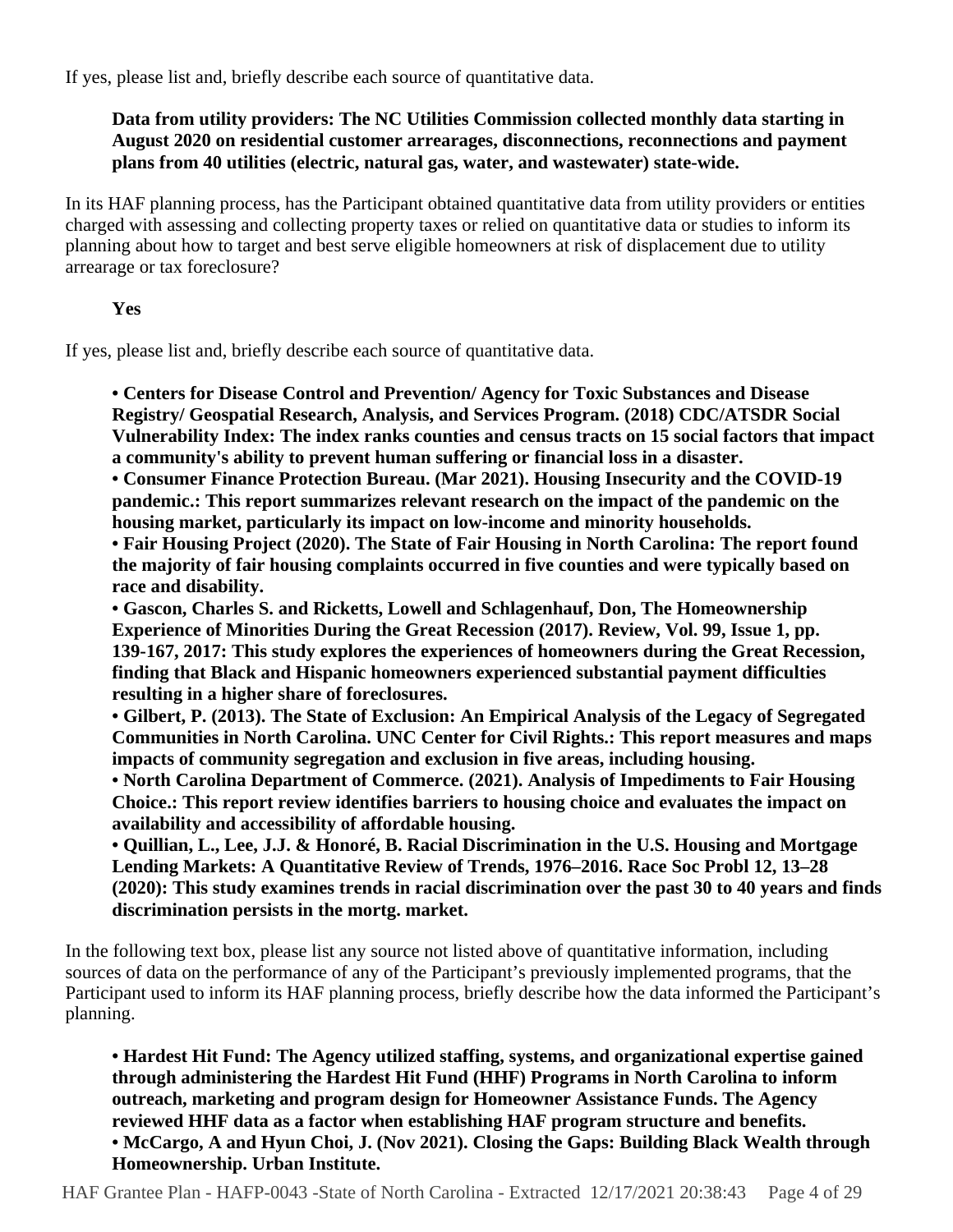**<https://www.urban.org/sites/default/files/publication/103267/closing-the-gaps.pdf>: This report reviews the critical role housing equity plays in building wealth for Black families, reviews the historical factors that have contributed to disparate outcomes, and explores ways to improve wealth equity through homeownership.**

Did the Participant communicate with mortgage servicers regarding the development of its program design?

**Yes**

Did the Participant communicate with other HAF participants regarding the development of its program design?

**Yes**

### **How Has Community Engagement and Public Participation Informed the Participant's Planning?**

Treasury will assess the extent to which a Participant's assessment of homeowner needs has been informed by and reflects input from organizations and individuals representing eligible homeowners, including any opportunities for public participation in the development of the Participant's plan. Treasury will pay particular attention to the extent of the Participant's engagement with populations that are the subject of statutory targeting requirements.

Has the Participant requested and received input on its HAF planning process from providers of housing counseling services or providers of legal assistance to homeowners facing foreclosure or displacement?

**Yes**

### **Provider information**

If yes, please list such providers, including the providers' address and website. Please indicate by checking the appropriate box below if the provider's primary purpose is to serve low- and moderate-income households or to address the impacts of housing discrimination on one or more demographic groups in the Participant's jurisdiction.

| <b>Provider Name</b><br><b>Provider Address</b><br><b>Provider Website</b>                                                                              | <b>Provider</b><br><b>Primarily</b><br><b>Serves</b><br>LMI | <b>Provider</b><br><b>Addresses</b><br><b>Impact of</b><br><b>Housing</b><br><b>Households</b> Discrimination |
|---------------------------------------------------------------------------------------------------------------------------------------------------------|-------------------------------------------------------------|---------------------------------------------------------------------------------------------------------------|
| BHO, Inc.<br>3470 Old Ocean Highway , Bolivia, North Carolina 28422<br>http://facebook.com/BHO2020                                                      | ✓                                                           |                                                                                                               |
| Centre for Homeownership & Economic Development<br>960 Corporate Drive, Suite 405, Hillsborough, North Carolina 27278<br>http://homeownershipcentre.org | $\checkmark$                                                | ✓                                                                                                             |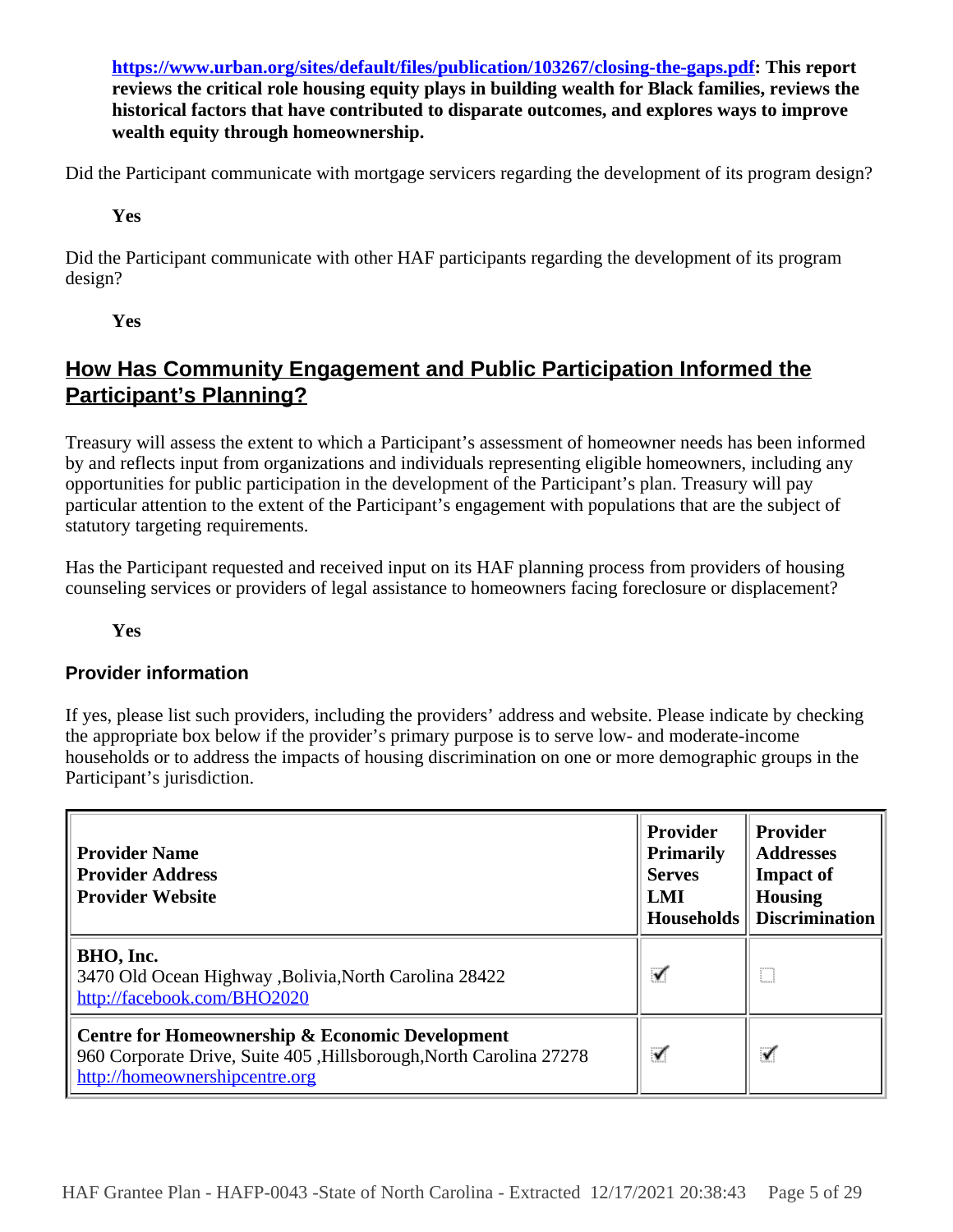| <b>Charlotte Center for Legal Advocacy</b><br>1431 Elizabeth Avenue , Charlotte, North Carolina 28204<br>http://charlottelegaladvocacy.org          | ✓ | ✓ |
|-----------------------------------------------------------------------------------------------------------------------------------------------------|---|---|
| <b>DHIC</b><br>450 E. Davie Street , Raleigh, North Carolina 27601<br>http://dhic.org                                                               | ✓ | O |
| <b>Cleveland County Community Development Corporation</b><br>823 West Warren Street , Shelby, North Carolina 28150<br>http://clevelandcountycdc.org | ✓ | m |
| <b>Jordan Price Law Offices</b><br>1951 Clark Avenue , Raleigh, North Carolina 27605<br>http://jordanprice.com                                      |   | ✓ |
| <b>Legal Aid of North Carolina</b><br>P.O. Box 26087 , Raleigh, North Carolina 27611<br>http://legalaidnc.org                                       | ✓ | ✓ |
| <b>EmPOWERment Inc.</b><br>109 N. Graham St., Suite 200 , Chapel Hill, North Carolina 27516<br>http://empowermentinc.org                            | ✓ | D |
| <b>Family Service of the Piedmont</b><br>902 Bonner Drive , Jamestown, North Carolina 27282<br>http://fspcares.org                                  | ✓ | m |
| <b>Financial Protection Law Center</b><br>272 N Front St #342, Wilmington, North Carolina 28401<br>http://N/A                                       | ✓ | ✓ |
| <b>Kingdom Community Development Corporation</b><br>129 N. Main Street , Spring Lake, North Carolina 28390<br>http://kingdomcdc.org                 |   | w |
| <b>Land Loss Prevention Project</b><br>PO Box 179, Durham NC, North Carolina 27702<br>http://landloss.org                                           | ✓ |   |
| <b>North Carolina Housing Coalition</b><br>PO Box 569 ,Durham,North Carolina 27702<br>http://nchousing.org                                          | ✓ | ✓ |
| <b>Lexington Housing Community Development Corporation</b><br>21 W. 2nd Street , Lexington, North Carolina 27292<br>http://lhcdc.org                | ✓ | D |
| <b>Monroe Union County CDC</b><br>PO Box 887, Monroe, North Carolina 28111<br>http://muccdc.com                                                     | ✓ | ✓ |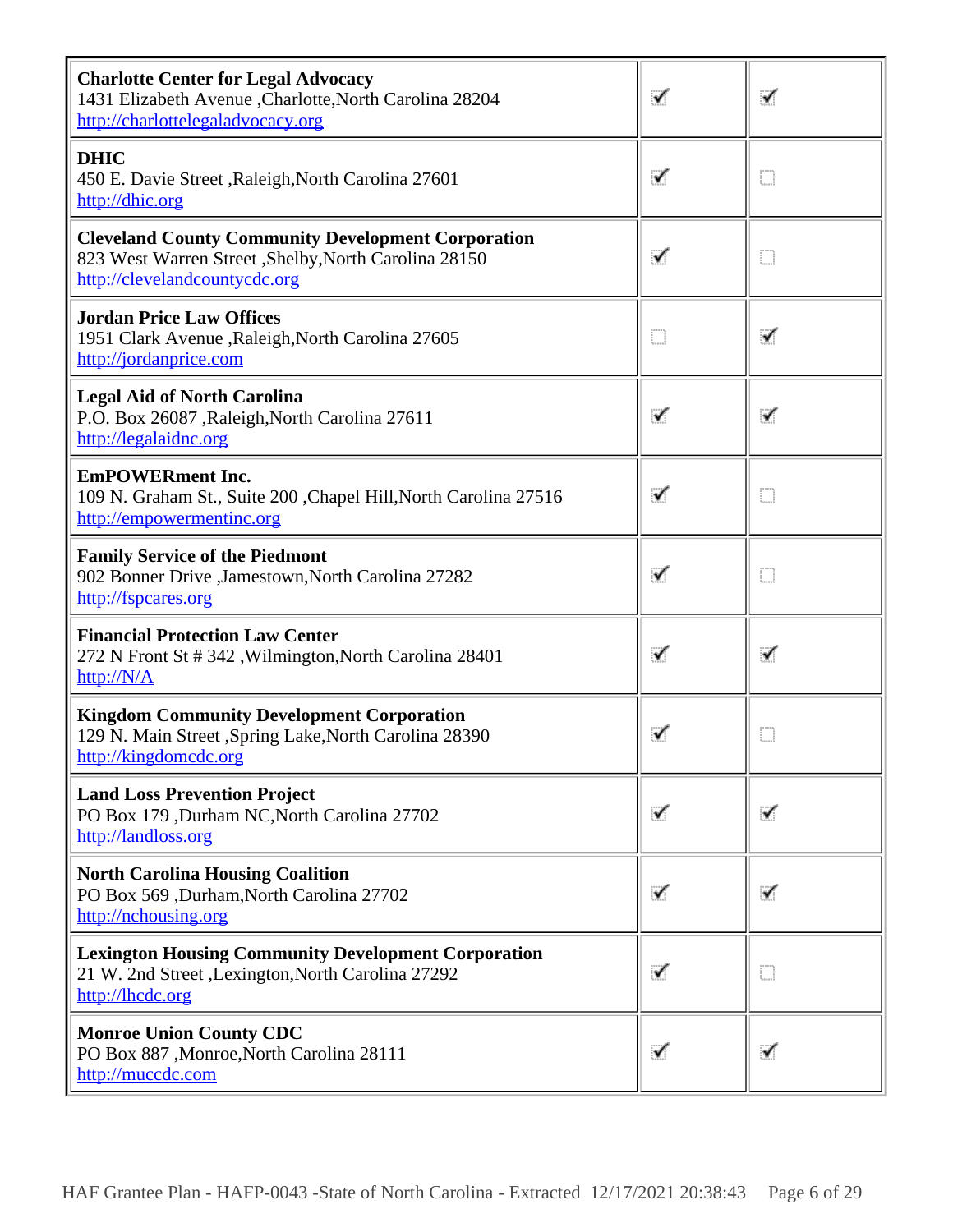| <b>NC League of Municipalities</b><br>434 Fayetteville St., Raleigh, North Carolina 27601<br>http://nclm.org                                                                  | u | ✓ |
|-------------------------------------------------------------------------------------------------------------------------------------------------------------------------------|---|---|
| <b>North Carolina Association of Community Development</b><br><b>Corporations (NCACDC)</b><br>110 Fountain Park Drive , Battleboro, North Carolina 27809<br>http://ncacdc.org | u | ✓ |
| <b>Smoky Mountain Housing Partnership</b><br>2177 Asheville Rd., Waynesville, North Carolina 28786<br>http://smokymountainhousing.org                                         | ✓ | ✓ |
| <b>North Carolina Justice Center</b><br>224 S. Dawson St., Raleigh, North Carolina 27601<br>http://ncjustice.org                                                              | ✓ | ✓ |
| <b>Olive Hill Community Economic Development Corporation</b><br>PO Box 4008, Morganton, North Carolina 28680<br>http://ohcedc.org                                             | ✓ | ✓ |
| <b>Pisgah Legal Services</b><br>Pisgah Legal Services PO Box 2276, Asheville, North Carolina 28802<br>http://pisgahlegal.org                                                  | ✓ | ✓ |
| <b>Prosperity Unlimited, Inc.</b><br>1660 Garnet St., Kannapolis NC, North Carolina 28083<br>http://prosperitycdc.org                                                         | ✓ | D |
| <b>S J Adams Consulting</b><br>4128 Cobblestone Place , Durham, North Carolina 27707<br>http://sjadamsconsulting.net                                                          |   | ✓ |
| <b>White Oak Foundation, Inc.</b><br>1624 White Oak Church Rd., Apex, North Carolina 27523<br>http://wofnc.org                                                                | ✓ |   |
| <b>Wilson Community Improvement Association, Inc.</b><br>504 East Green St., Wilson, North Carolina 27893<br>http://wciainc.org                                               | D | ✓ |

Has the Participant requested and received input regarding its HAF planning process from community-based organizations or organizations that serve potentially eligible homeowners?

### **Yes**

### **Community Information**

If yes, please list such organizations, including the providers' address and website if available. Please indicate by checking the appropriate box below if the provider's primary purpose is to serve low- and moderate-income households or to address the impacts of housing discrimination on one or more demographic groups in the Participant's jurisdiction.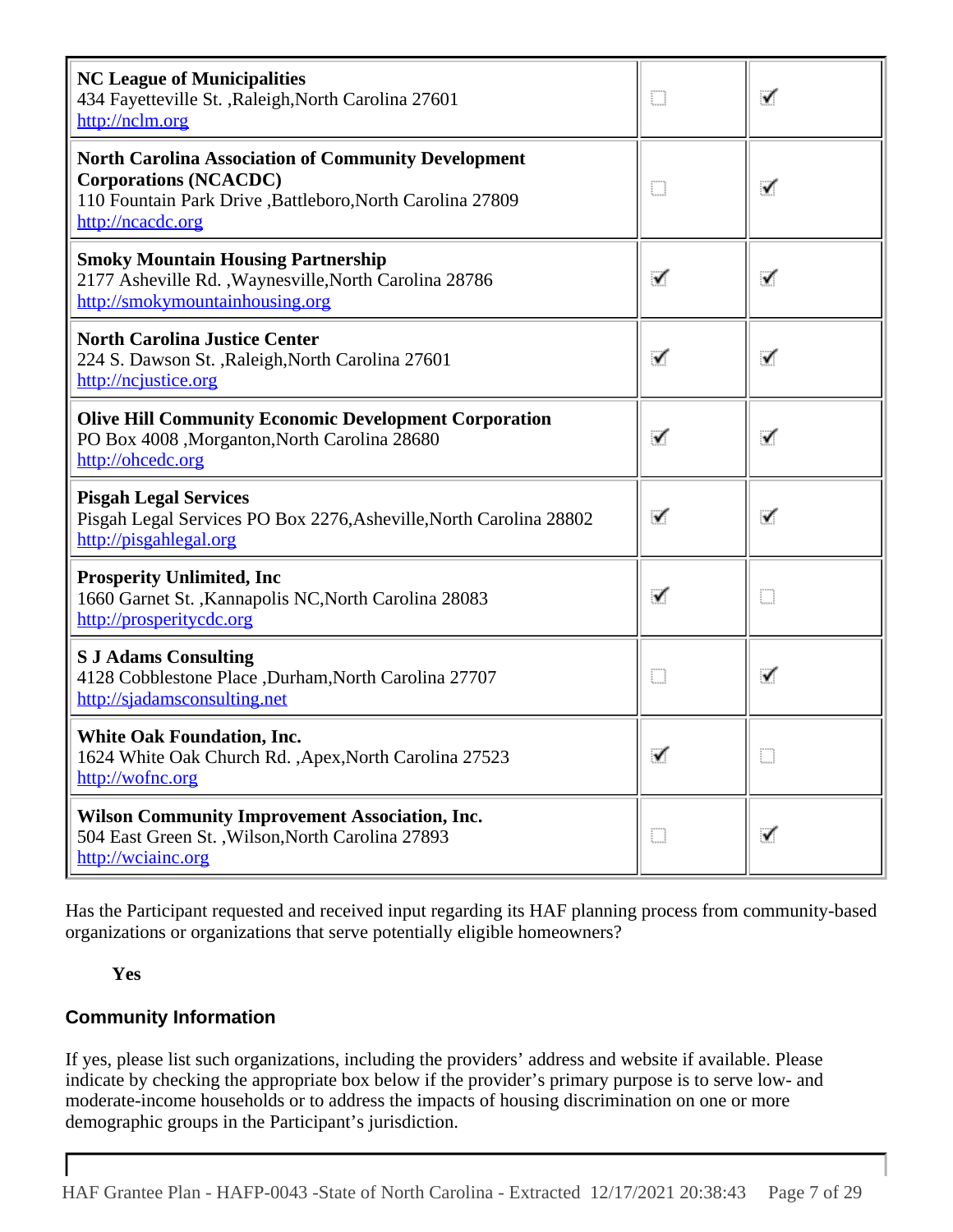| <b>Organization Name</b><br><b>Organization Address</b><br><b>Organization Website</b>                                                                   | Organization<br><b>Primarily</b><br><b>Serves LMI</b><br>Households | Provider<br><b>Addresses</b><br><b>Impact of</b><br><b>Housing</b><br><b>Discrimination</b> |
|----------------------------------------------------------------------------------------------------------------------------------------------------------|---------------------------------------------------------------------|---------------------------------------------------------------------------------------------|
| <b>Caldwell County Habitat for Humanity</b><br>PO Box 1341, Lenoir, North Carolina 28645<br>http://caldwellhabitat.org                                   | ✓                                                                   | D                                                                                           |
| Durham Congregations, Associations and Neighborhoods (CAN)<br>732 Ninth Street, #604,, Durham, North Carolina 27705<br>http://durhamcan.org              | D                                                                   | ✓                                                                                           |
| <b>Carolinas Credit Union League</b><br>323 W. Jones St., Suite 200, Raleigh, North Carolina 27603<br>http://carolinasleague.org                         | m                                                                   | D                                                                                           |
| <b>Habitat for Humanity of the Charlotte Region</b><br>3815 Latrobe Drive, Charlotte, North Carolina 28211<br>http://habitatcltregion.org                | ✓                                                                   | D                                                                                           |
| <b>Habitat for Humanity of Orange County, NC</b><br>88 Vilcom Center Drive, Suite L110, Chapel Hill, North Carolina<br>27514<br>http://orangehabitat.org |                                                                     | O                                                                                           |
| <b>Habitat for Humanity of Randolph County</b><br>3060 U.S. 220 Business Asheboro, NC 27205, Asheboro, North<br>Carolina 27205<br>http://habitatrc.org   | ✓                                                                   | D                                                                                           |
| <b>Habitat for Humanity of Wake County</b><br>2420 North Raleigh Boulevard, Raleigh, North Carolina 27604<br>http://habitatwake.org                      |                                                                     | w                                                                                           |
| <b>HomeTrust Bank</b><br>PO Box 10, Asheville, North Carolina 28802<br>http://htb.com                                                                    | D                                                                   | m                                                                                           |
| <b>Merrick-Moore Community Development Group</b><br>2322 Cheek Road, Durham, North Carolina 27704<br>http://N/A                                          | m                                                                   | ✓                                                                                           |
| <b>NC Realtors</b><br>4511 Weybridge Lane,, Greensboro, North Carolina 27407<br>http://ncrealtors.org                                                    | m                                                                   | m                                                                                           |
| NC Association of County Directors of Social Services<br>3509 Haworth Drive Suite 402, Raleigh, North Carolina 27609<br>http://ncacdss.org               | ✓                                                                   | D                                                                                           |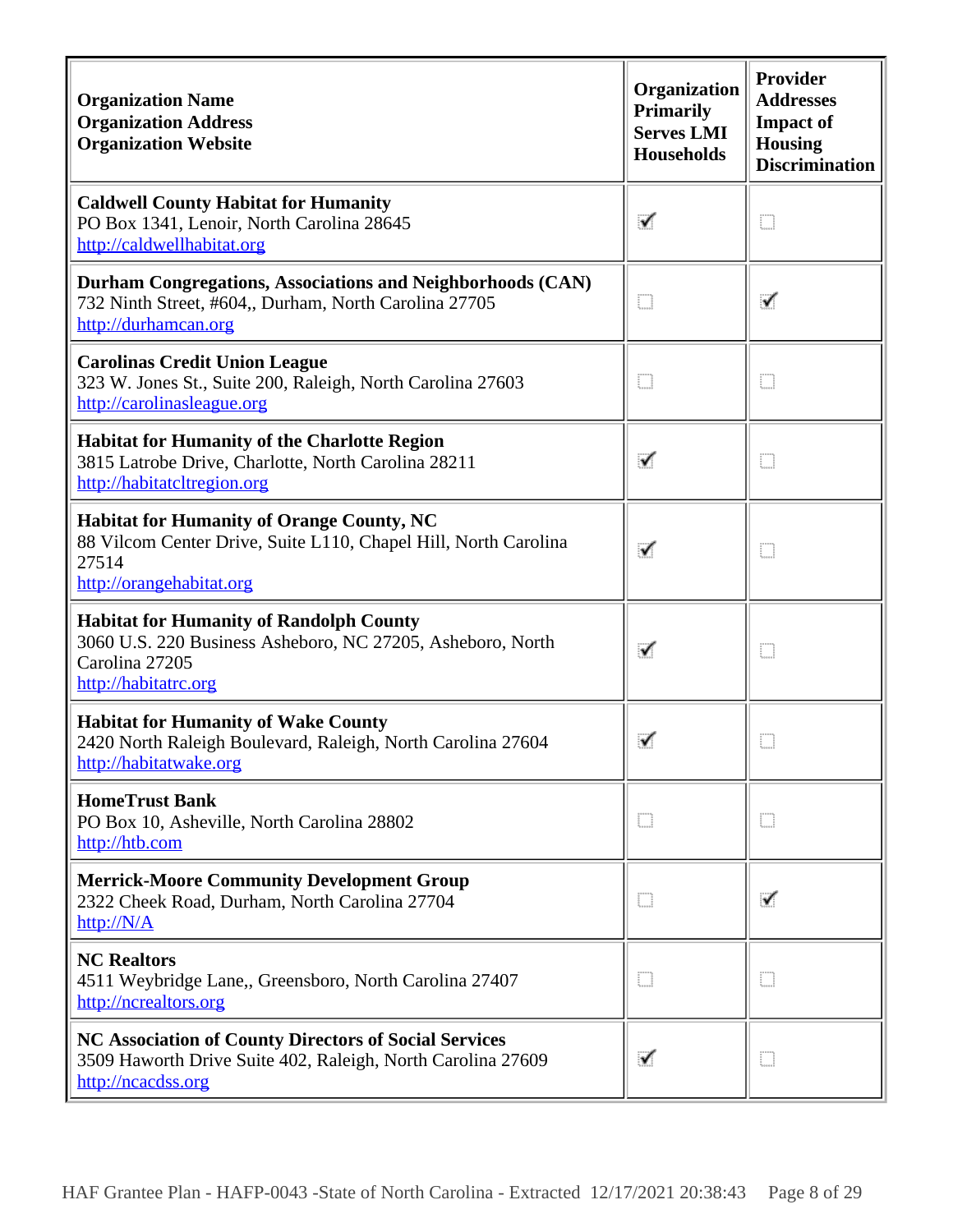| <b>North Carolina Community Action Association</b><br>4428 Louisburg Rd., Suite 101, Raleigh, North Carolina 27616<br>http://nccaa.net                                | ✓ | ✓ |
|-----------------------------------------------------------------------------------------------------------------------------------------------------------------------|---|---|
| <b>PNC Bank</b><br>301 Fayetteville St., Raleigh, North Carolina 27601<br>http://pnc.com                                                                              |   | W |
| <b>The Rural Center</b><br>4021 Carya Drive, Raleigh, NC 27610, Raleigh, North Carolina 27610<br>http://ncruralcenter.org                                             | ✓ | O |
| <b>Partners for Impact</b><br>N/A, N/A, North Carolina 99999<br>http://partnersforimpact.com                                                                          |   | ✓ |
| <b>DreamKey Partners</b><br>4601 Charlotte Park Drive, Suite 350, Charlotte, North Carolina 28217<br>http://www.dreamkeypartners.org                                  | ✓ | O |
| NC Department of the Health and Human Services – LIHEAP<br>2001 Mail Service Center, Raleigh, North Carolina 27699<br>http://ncdhhs.gov/divisions/social-services/low | ✓ |   |

Has the Participant consulted with localities or tribal governments (cities, counties, or rural communities) in its jurisdiction regarding the needs of eligible homeowners in its jurisdiction?

**Yes**

Has the Participant provided an opportunity for public input regarding its HAF Plan through public hearings or published materials?

### **Yes**

If yes, please indicate whether a proposed or draft plan was published, please describe where details about the comment solicitation were posted, for how long, in what languages, and whether any efforts were made to make the posting accessible to persons with disabilities or individuals without reliable internet access.

**The Agency engaged stakeholders, potential vendors and HFAs to gain insight on homeowner need, assistance to best address the need, and program design for effective implementation. The Agency sought feedback through a public comment period, with the plan available June 16-23, 2021 on [nchfa.com.](https://nchfa.com) Comments were accepted until the Plan's submission to Treasury.** 

**The NCHFA website has accessibility features for people with disabilities, like the use of a high-contrast color palette and links to assist those with visual impairments and the use of alt text and other accessibility features for those using screen readers. The website is optimized for use with all screen sizes; is compatible with mobile, tablet and computers; and is accessible via all major web browsers.**

**The Plan was sent via email to the Agency's listservs and partner coalitions. The lists included additional stakeholders like those representing individuals from socially disadvantaged groups, rural coalitions, real estate groups, financial institutions, and professional organizations. Groups**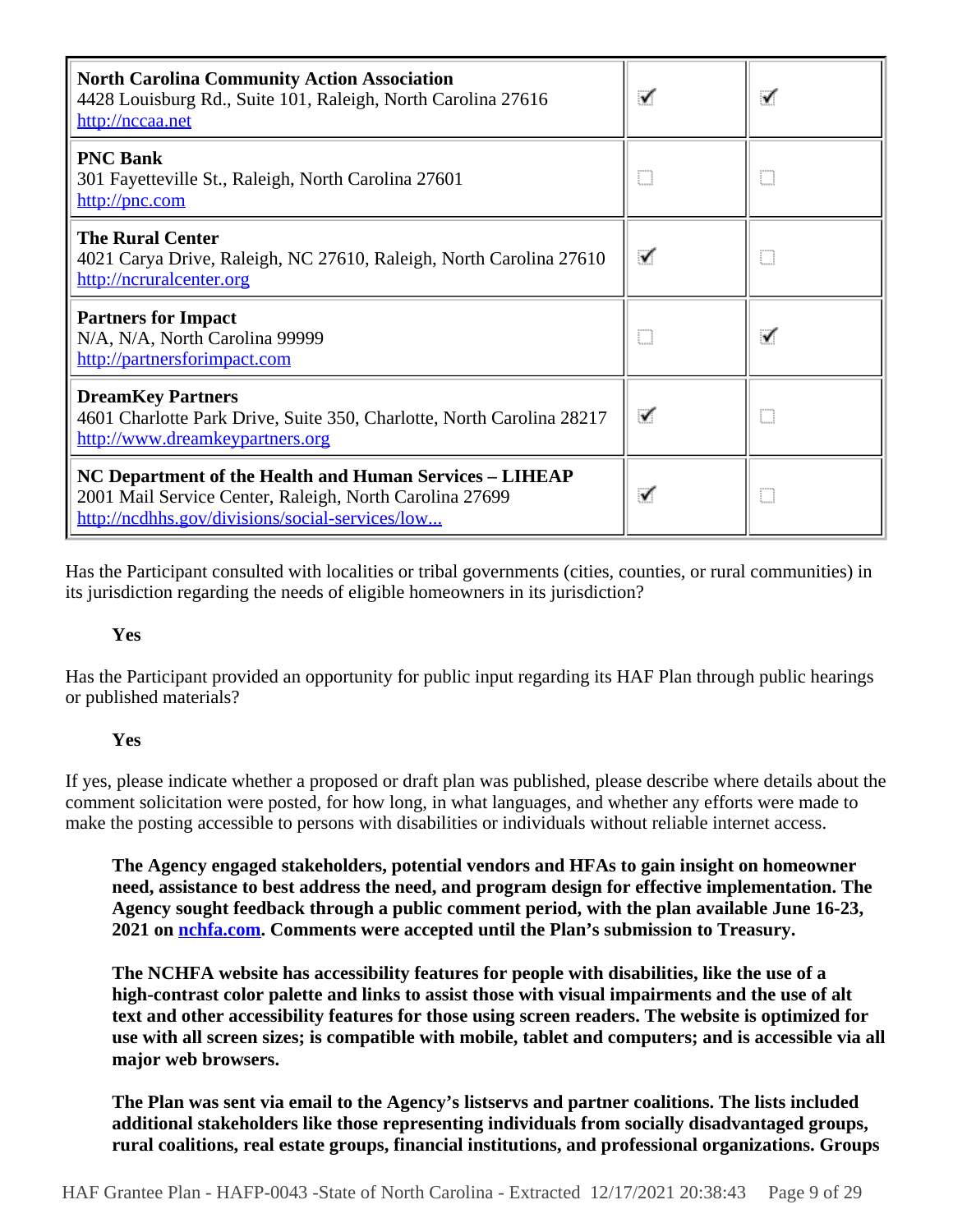**were included that may provide feedback relevant to populations who may not have internet access. The Plan was sent to nearly 3,200 email recipients. Follow up emails were sent throughout the duration of the public comment period. The initial email reached nearly 3,000 recipients, and over 2,100 of those emails were opened. The Agency's HAF webpage received over 1,300 visitors during the comment period. Members of the public could also call the Agency and speak to a staff member regarding their comments or questions. Available Agency staff spoke both English and Spanish, and additional translation services were available but have not yet been needed. The Agency received 46 public comments, now published on the website.** 

**The Agency's website offers an online sign-up for interested homeowners to be notified when the program starts. At that time, the Agency will send email notification to these potentially eligible homeowners.** 

**\* See feedback responses**

### **How Will the Participant Continue to Assess the Needs of Eligible Homeowners?**

Treasury anticipates that an ongoing process of assessing the needs of eligible homeowners will help address the needs of potentially eligible homeowners as economic conditions change over time.

Does the Participant plan to update its assessment of community needs within the next year to determine whether its HAF program design should be updated to address changing needs of potentially eligible homeowners?

### **Yes**

What additional data would be helpful to the Participant as it seeks to assess homeowner needs over time?

**- Data on manufactured housing loans** 

**- Monthly data from servicers on loan delinquency, ideally at the loan level, but at a minimum the census tract level.**

**- Additional information on LEP by income and tenure**

**\*See feedback responses for more information**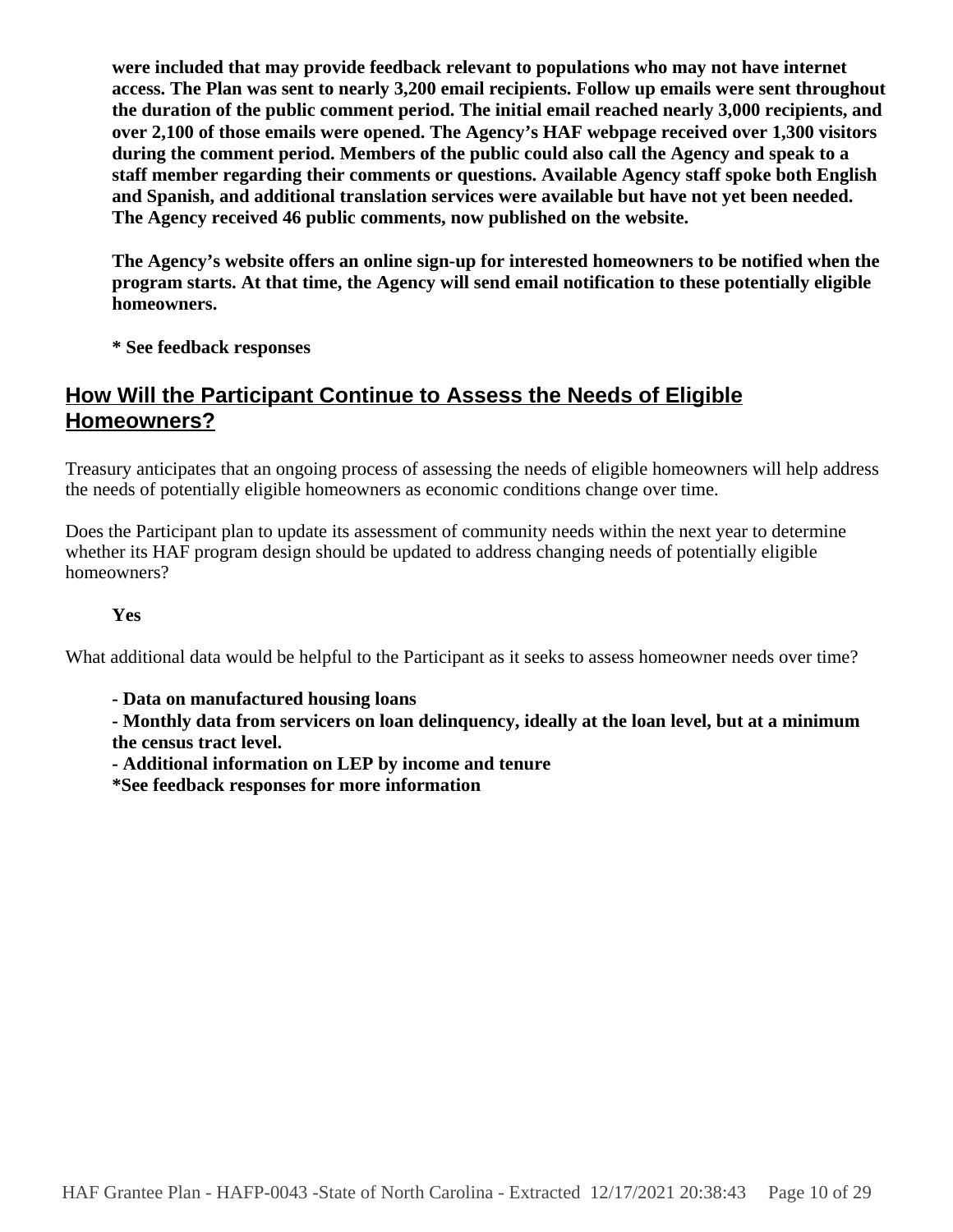### **What are the Program Design Elements Through Which the Participant Will Deliver HAF Assistance to Eligible Homeowners?**

A program design element is a specific activity or program, which is consistent with a qualified expense category, under which a Participant will disburse HAF funds in accordance with the HAF Plan. Please note that multiple program design elements may fit under a single qualified expense category; for example, a mortgage assistance program that has different terms for federally backed mortgages and manufactured-home mortgages may constitute two separate program design elements, for which case the Participant provides a separate term sheet or other description for each program design element.

HAF participants must have at least one program design element intended to reduce mortgage delinquency among targeted populations. Treasury encourages HAF participants to consider program design elements that address homeownership preservation for targeted populations in areas where there is a sustained trend of increasing property taxes or utility costs, including for households that do not have mortgages.

Please identify each qualified expense category in which the Participant will offer a program design element by checking the boxes below.

mortgage payment assistance

 $\Box$  mortgage principal reduction, including with respect to a second mortgage provided by a nonprofit or government entity

payment assistance for homeowner's utilities, including electric, gas, home energy, and water

 $\blacktriangledown$  payment assistance for homeowner's insurance, flood insurance, and mortgage insurance

 $\blacktriangledown$  payment assistance for delinquent property taxes to prevent homeowner tax foreclosures

**E** payment assistance for down payment assistance loans provided by nonprofit or government entities

 $\blacktriangledown$  financial assistance to allow a homeowner to reinstate a mortgage or to pay other housing-related costs related to a period of forbearance, delinquency, or default

 $\Box$  facilitating mortgage interest rate reductions

 payment assistance for homeowner's internet service, including broadband internet access service, as defined in 47 CFR 8.1(b)

 $\blacktriangledown$  payment assistance for homeowner's association fees or liens, condominium association fees, or common charges

measures to prevent homeowner displacement, such as home repairs to maintain the habitability of a home or assistance to enable households to receive clear title to their properties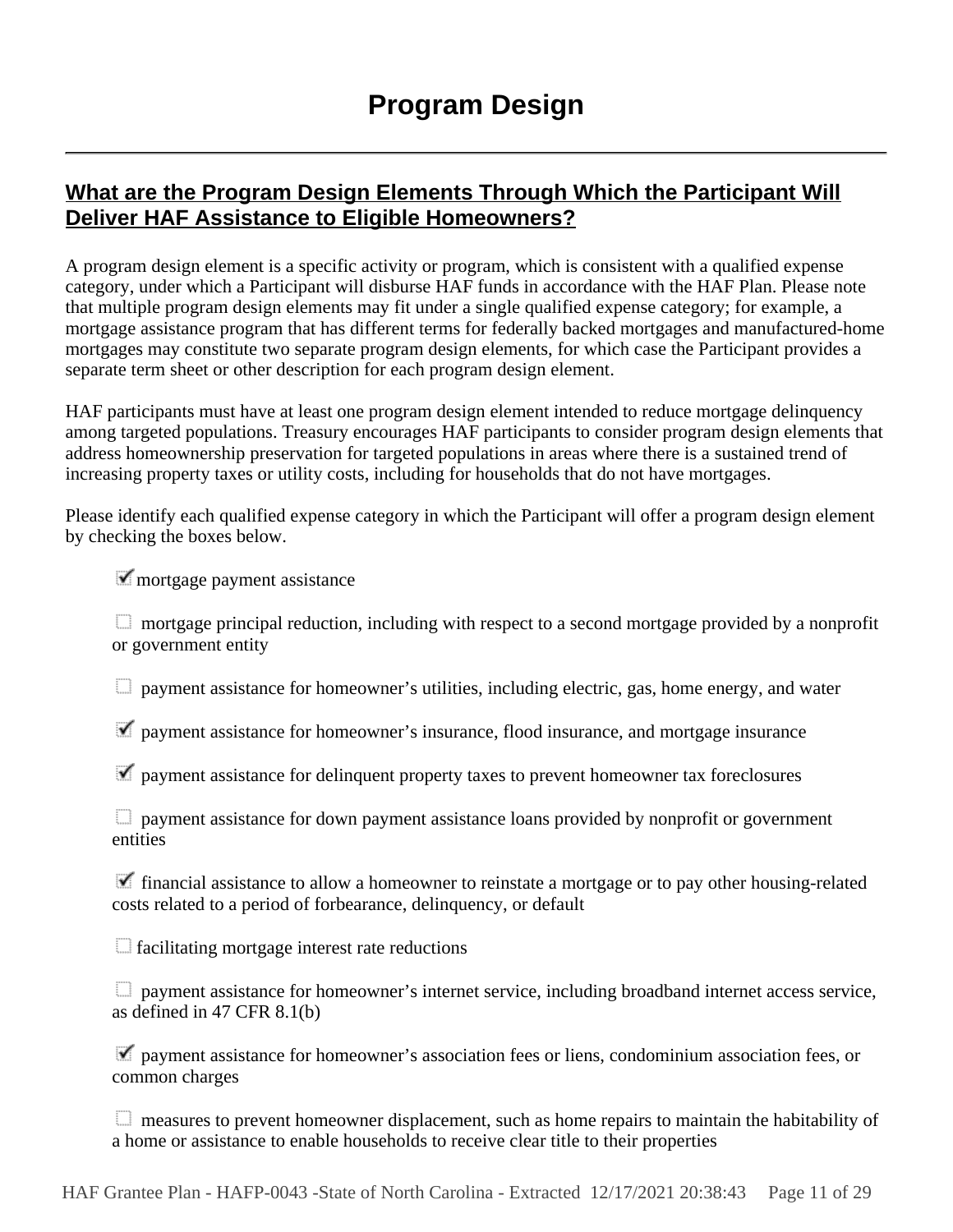For each program design element that the Participant will offer, the Participant is required to upload a term sheet or other description, that, at a minimum, provides the following information regarding that program design element. Term sheets for all of Participant's HAF programs may be uploaded together as one document.

| Title                                              | Upload Date                     |
|----------------------------------------------------|---------------------------------|
| Response to Treasury Feedback on NC HAF State Plan | $\parallel$ 11/24/2021 11:26 AM |
| NCHAF Term Sheet Final Revised 11.19.2021          | $\parallel$ 11/23/2021 10:36 AM |

A HAF participant may elect to revise its HAF Plan over time to add or subtract program design elements. Does the Participant anticipate adding additional program design elements to this HAF Plan within one year of this submission?

### **Yes**

Treasury has provided sample term sheets to assist HAF participants in developing their HAF plans. Participants may use these sample term sheets, in whole or in part, as part of their submission. To the extent the Participant intends to structure the program differently with respect to significant program terms described in the Sample Term Sheets, Treasury will, in the course of its review of the HAF Plan, request a justification for how the alternate approach will further the objectives of the HAF, including targeting and prioritization requirements. In the chart below, the HAF Participant may provide a justification for significant deviations from the terms described in the sample term sheets upon initial submittal. (optional for initial submission)

| <b>Program</b><br><b>Design</b><br><b>Element</b> | <b>Deviation from sample terms</b>                                                                                                                                                                                                                        | <b>Justification</b>                                                                                                                                                                                                                                                                                                                                                                                                                                                                                                                                                                                                                                                                                                                              |
|---------------------------------------------------|-----------------------------------------------------------------------------------------------------------------------------------------------------------------------------------------------------------------------------------------------------------|---------------------------------------------------------------------------------------------------------------------------------------------------------------------------------------------------------------------------------------------------------------------------------------------------------------------------------------------------------------------------------------------------------------------------------------------------------------------------------------------------------------------------------------------------------------------------------------------------------------------------------------------------------------------------------------------------------------------------------------------------|
| <b>Brief</b><br>Description                       | Removal of: HAF funds will be<br>used only to supplement other<br>loss mitigation options offered<br>by the servicer under investor<br>requirement or where, without<br>HAF funds, the homeowner<br>would not quality for that<br>loss-mitigation option. | Based on NCHFA's experience with the Second<br>Mortgage Refinance Program offered under the<br>Hardest Hit Fund (HHF), requiring homeowners to<br>exhaust all available loss mitigation options as a<br>requirement for eligibility tends to create detrimental<br>hurdles for homeowners seeking immediate relief,<br>particularly those facing foreclosure. Homeowners<br>experiencing financial hardships that threaten the<br>stability of their primary housing, can easily fall<br>victim to mortgage resolution fatigue as additional<br>obstacles to mortgage relief are presented. These<br>homeowners may be at greater risk of ceasing to seek<br>out mortgage resolution options, leaving them at a<br>greater risk for displacement. |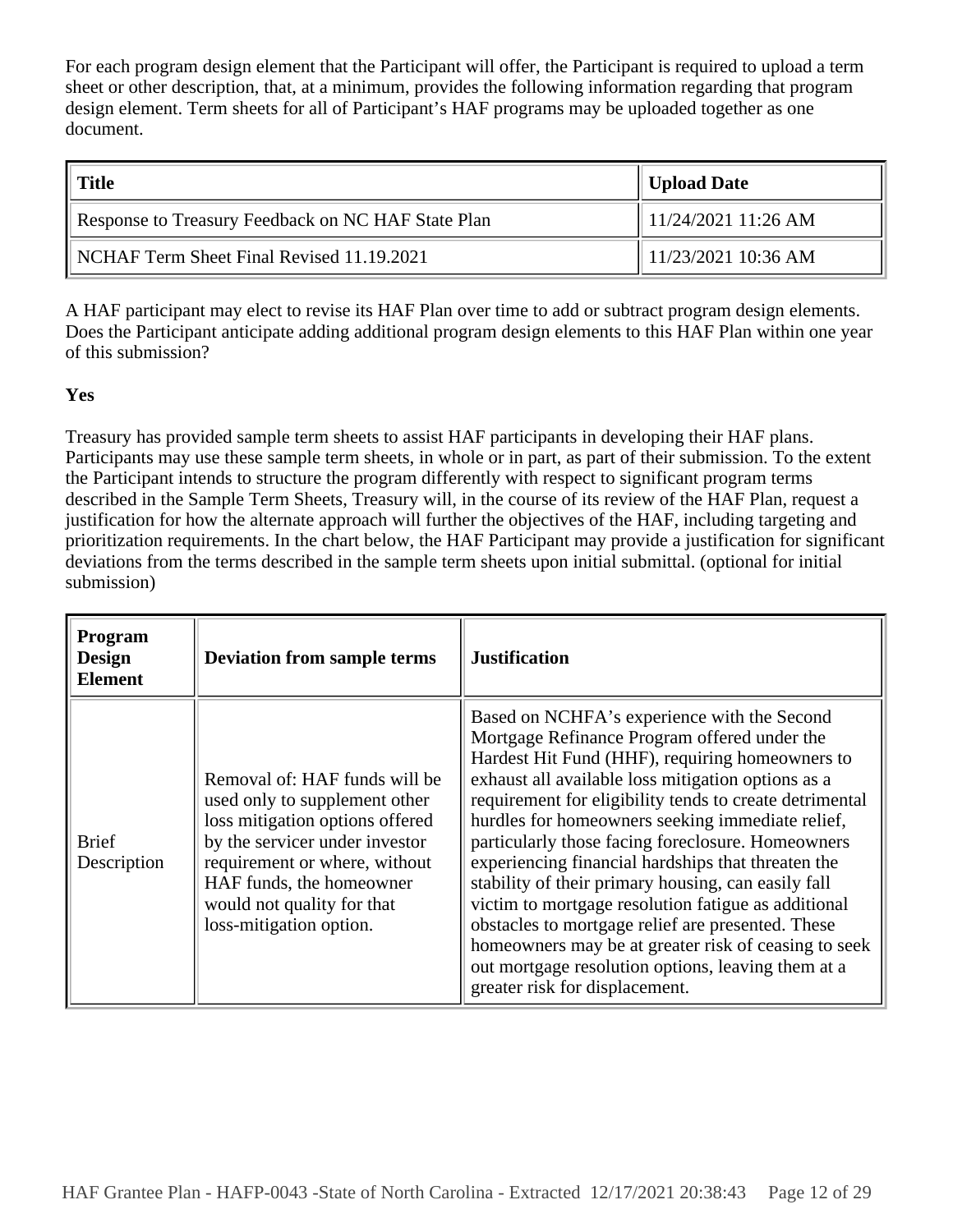| Homeowner<br>eligibility<br>criteria and<br>documentation<br>requirements | <b>Addition of: Statement attesting</b><br>to experiencing a financial<br>hardship after January 21, 2020<br>associated with the coronavirus<br>pandemic.                                                                                                                                                                                                                                                                                                                                                                                                                                                          | Self-attestations will be used to verify homeowners<br>have met the Treasury requirement of having<br>experienced a financial hardship after January 21,<br>2020 that was associated with the coronavirus<br>pandemic. Attestations will identify the specific<br>nature of the hardship, weather it relates to a loss of<br>income or an increase in expenses. Reliance on<br>self-attestations minimizes potential complexity<br>associated with underwriting for eligibility.                                                                                                                                                                                                                                                                                                          |
|---------------------------------------------------------------------------|--------------------------------------------------------------------------------------------------------------------------------------------------------------------------------------------------------------------------------------------------------------------------------------------------------------------------------------------------------------------------------------------------------------------------------------------------------------------------------------------------------------------------------------------------------------------------------------------------------------------|-------------------------------------------------------------------------------------------------------------------------------------------------------------------------------------------------------------------------------------------------------------------------------------------------------------------------------------------------------------------------------------------------------------------------------------------------------------------------------------------------------------------------------------------------------------------------------------------------------------------------------------------------------------------------------------------------------------------------------------------------------------------------------------------|
| Homeowner<br>eligibility<br>criteria and<br>documentation<br>requirements | <b>Addition of: Documentation</b><br>verifying the property is the<br>homeowner's primary residence.                                                                                                                                                                                                                                                                                                                                                                                                                                                                                                               | Documentation will be required to verify the property<br>is the homeowner's primary residence. Specific<br>program requirement will allow for maximum<br>flexibility regarding the types of documentation a<br>homeowner may provide to verify primary residence.                                                                                                                                                                                                                                                                                                                                                                                                                                                                                                                         |
| Form of<br>Assistance                                                     | Addition of: subject to recapture<br>in the event of a false claim of<br>fraudulent misstatements on the<br>application.                                                                                                                                                                                                                                                                                                                                                                                                                                                                                           | NCHAF program design will incorporate a<br>compliance program with quality control reviews that<br>include identification of red flags that may indicate<br>instances of fraud. Instances of suspected homeowner<br>fraud will be investigated and confirmed homeowner<br>fraud associated with any NCHAF grant will be<br>subject to the recapture of funds.                                                                                                                                                                                                                                                                                                                                                                                                                             |
| Eligibility<br>criteria<br>specific to the<br>program                     | Addition of: Delinquent by at<br>least one payment to any<br>qualified expense eligible for<br>reinstatement with HAF funds.                                                                                                                                                                                                                                                                                                                                                                                                                                                                                       | NCHAF allows flexibility to provide funds to<br>reinstate not only delinquent mortgage accounts, but<br>also any stand alone housing related qualified<br>expense. Homeowners who owe delinquent amounts<br>to housing related qualified expenses, however, are<br>current on mortgage obligations, are eligible to<br>receive NCHAF funds.                                                                                                                                                                                                                                                                                                                                                                                                                                               |
| <b>Brief</b><br>Description                                               | Addition of: NCHAF funds may<br>be used for future payments to<br>any qualified expense for<br>homeowners experiencing a<br>continuing or new financial<br>hardship associated with the<br>coronavirus pandemic. NCHAF<br>funds in an aggregate amount not<br>to exceed three (3) months of<br>payments to each eligible<br>qualified expense may be<br>provided no more frequently<br>than every three $(3)$ months after<br>initial NCHAF funds are<br>provided. NCHAF funds for<br>future payments may be<br>available to eligible as defined<br>by program guidelines and<br>subject to availability of funds. | NCHAF program design will allow for the flexibility<br>to provide continued forward mortgage payments<br>and/or payments for other housing related costs every<br>three (3) months for homeowners who are unable to<br>resume making full monthly payments due to a<br>continuing financial hardship or who have<br>experienced a new financial hardship associated with<br>the coronavirus pandemic after initial NCHAF funds<br>were provided. Forward payments may be disbursed<br>no more frequently than every three (3) months<br>provided the homeowner submits a request for<br>continued payment assistance through the online<br>application portal and attests to a continuing or new<br>financial hardship. Future NCHAF payments will be<br>subject to funding availability. |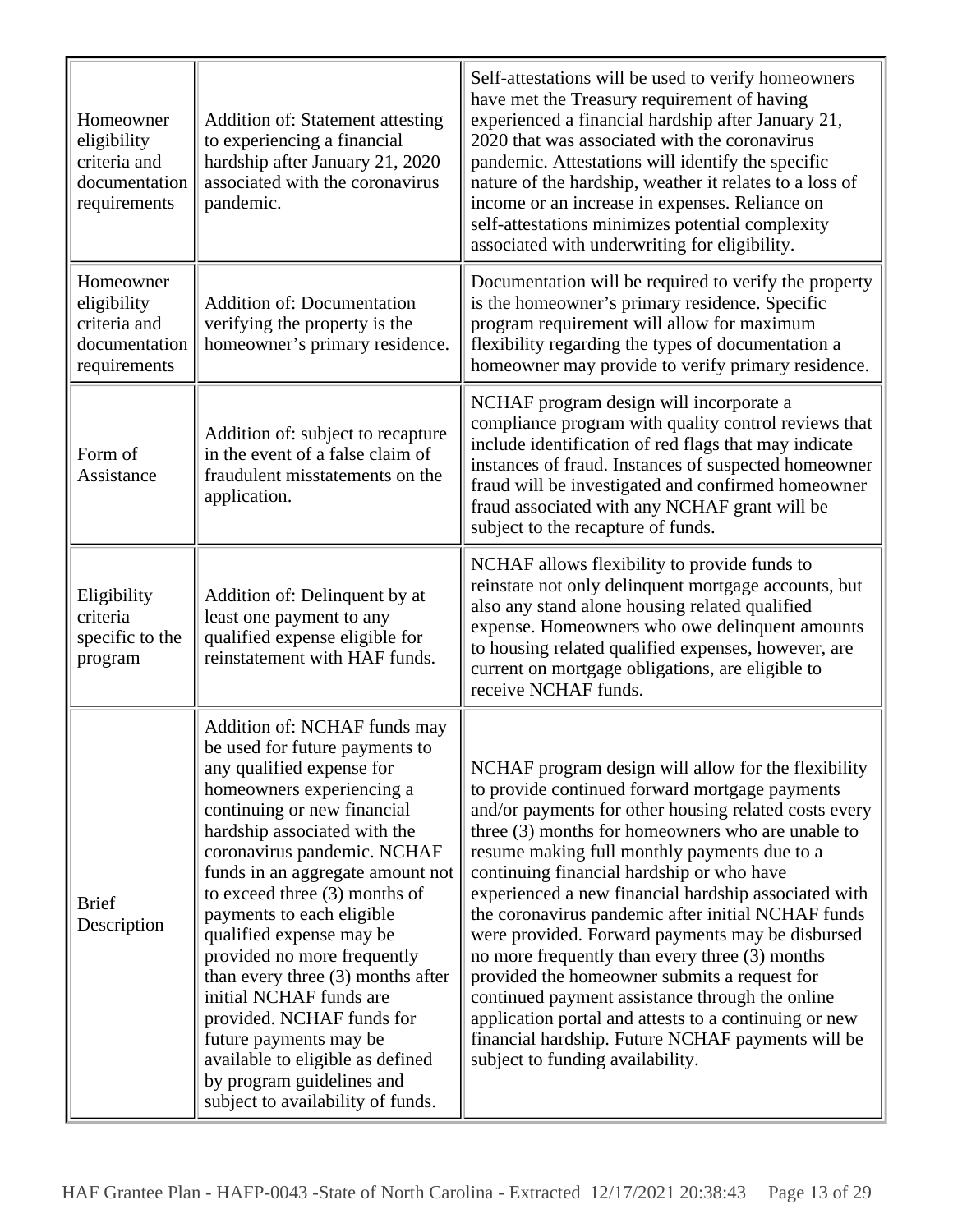| <b>Brief</b><br>Description                                               | <b>Addition of: Additional NCHAF</b><br>funds in an aggregate amount not<br>to exceed three (3) months of<br>future payments may be<br>provided in conjunction with<br>NCHAF funds used to reinstate<br>any qualified expense. | NCHAF program design will allow for the flexibility<br>to provide three (3) months of forward payments to<br>any qualified expense in conjunction with full<br>reinstatement funds for delinquent homeowners.<br>Providing three (3) months of forward payments, in<br>addition to the reinstatement, provides homeowners<br>who have been suffering from a period of financial<br>hardship a valuable transition period, allowing time<br>to prepare for resuming regular monthly mortgage<br>payments and/or housing related costs. This transition<br>period will serve to increase the success rate of the<br>homeowner's ability for continued, long term<br>retention of the property. Funds are disbursed in one<br>lump sum.                                                                                                                                                                                                                                                                                                                                                                                                        |
|---------------------------------------------------------------------------|--------------------------------------------------------------------------------------------------------------------------------------------------------------------------------------------------------------------------------|---------------------------------------------------------------------------------------------------------------------------------------------------------------------------------------------------------------------------------------------------------------------------------------------------------------------------------------------------------------------------------------------------------------------------------------------------------------------------------------------------------------------------------------------------------------------------------------------------------------------------------------------------------------------------------------------------------------------------------------------------------------------------------------------------------------------------------------------------------------------------------------------------------------------------------------------------------------------------------------------------------------------------------------------------------------------------------------------------------------------------------------------|
| Homeowner<br>eligibility<br>criteria and<br>documentation<br>requirements | Addition of: Household meets<br>income requirements as defined<br>by program guidelines.                                                                                                                                       | Homeowners are eligible to receive NCHAF funds<br>only if they have incomes equal to or less than 150%<br>of the area median income or 100% of the median<br>income for the United States, whichever is greater,<br>consistent with Treasury guidance.                                                                                                                                                                                                                                                                                                                                                                                                                                                                                                                                                                                                                                                                                                                                                                                                                                                                                      |
| Homeowner<br>eligibility<br>criteria and<br>documentation<br>requirements | Addition of: (A) A written<br>attestation as to household<br>income and (B) If applicable,<br>documentation of household<br>income or proof of receipt of<br>certain federal means-tested<br>programs                          | All homeowners will be required to provide an<br>attestation as to household income. Homeowners who<br>reside in a census tract with one or more of the<br>federal distress and/or low-income designations<br>defined in program guidelines, are presumed to meet<br>the income eligibility requirements, and are not<br>required to provide additional supporting income<br>documentation. Homeowners who do not reside in<br>one of the identified census tracts, must provide<br>documentation such as paystubs, W-2s or other wage<br>statements, IRS Form 1099s, tax filings, depository<br>institution statements, an attestation from an<br>employer, to determine the household income and to<br>ensure homeowners meet the income requirements of<br>having incomes equal to or less than 150% of the area<br>median income or 100% of the median income for the<br>United States, whichever is greater. Alternatively,<br>homeowners may provide proof of receipt of certain<br>federal means-tested programs defined in program<br>guidelines, and will not be required to provide<br>additional source of income documentation. |
| Payment<br>requirements                                                   | Addition of: Payments may be<br>made directly to the lender or<br>servicer, tax authority, insurance<br>provider, homeowners or<br>condominium association, or<br>other third party as appropriate.                            | Payments to qualified expenses will be made directly<br>to these entities and no funds shall be disbursed<br>directly to the homeowner.                                                                                                                                                                                                                                                                                                                                                                                                                                                                                                                                                                                                                                                                                                                                                                                                                                                                                                                                                                                                     |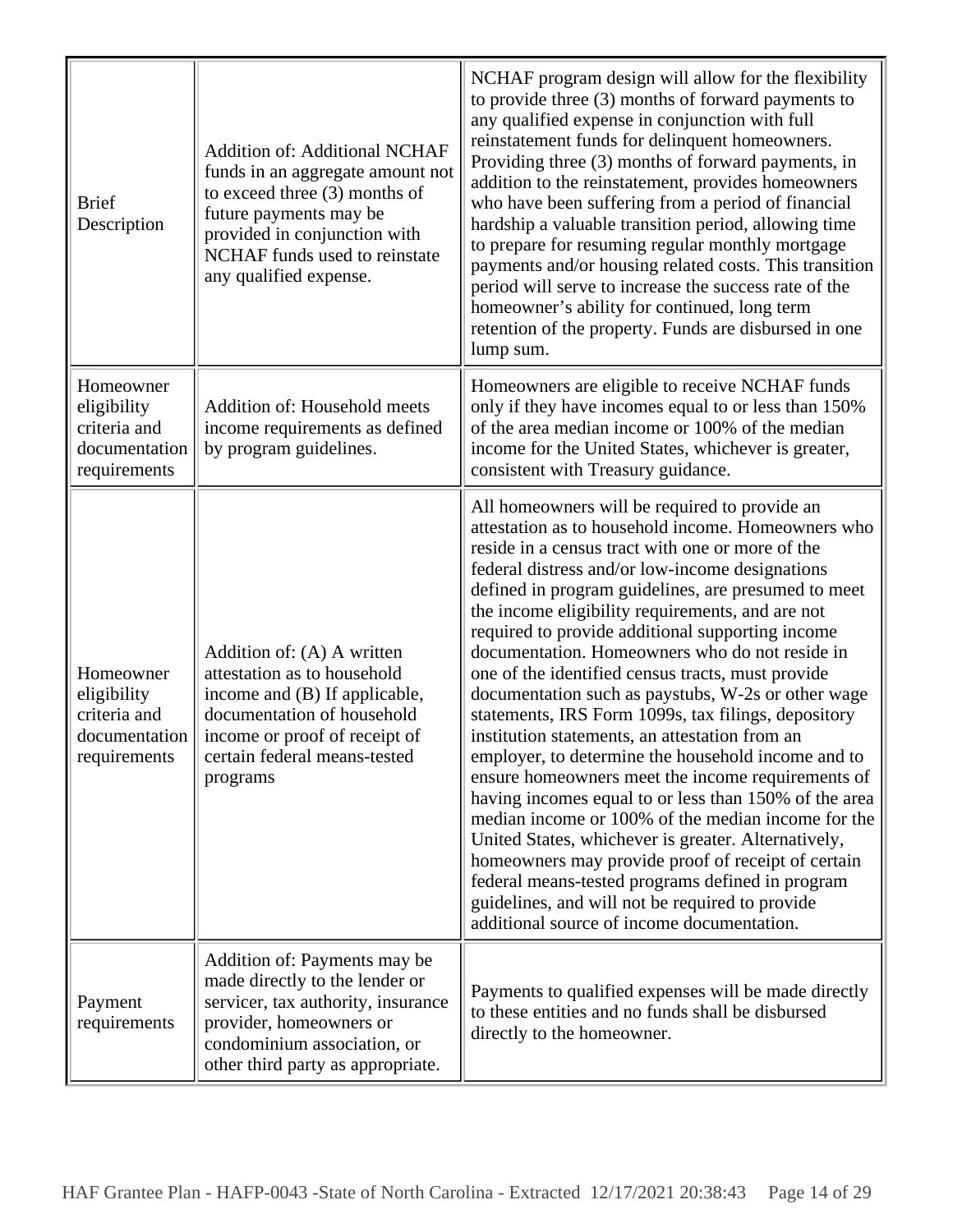| Homeowner<br>eligibility<br>criteria and<br>documentation<br>requirements | Removal of: Statement of<br>current ability to resume any<br>required regular payments after<br>account is reinstated (OR)<br>Ability to resume any required<br>regular payments with assistance<br>from Grantee Mortgage Payment<br>Assistance Program.                                                                                                                                                                                                                                                                                                                                                                                                                                                                                      | NCHAF program design allows for the flexibility for<br>assistance to be provided to homeowners on a<br>continued, future basis after initial reinstatement is<br>provided. Homeowners who are experiencing<br>continued financial hardship or who encounter a new<br>hardship after initial funds are provided, have the<br>option to request future payments no more frequently<br>than every three $(3)$ months without the need to<br>restart the application process. Eligible homeowners<br>can request consideration for future payments by<br>accessing their previously submitted application in<br>the online portal, making the overall application<br>experience less burdensome on the homeowner and<br>provides greater accessibility to the program. |
|---------------------------------------------------------------------------|-----------------------------------------------------------------------------------------------------------------------------------------------------------------------------------------------------------------------------------------------------------------------------------------------------------------------------------------------------------------------------------------------------------------------------------------------------------------------------------------------------------------------------------------------------------------------------------------------------------------------------------------------------------------------------------------------------------------------------------------------|--------------------------------------------------------------------------------------------------------------------------------------------------------------------------------------------------------------------------------------------------------------------------------------------------------------------------------------------------------------------------------------------------------------------------------------------------------------------------------------------------------------------------------------------------------------------------------------------------------------------------------------------------------------------------------------------------------------------------------------------------------------------|
| <b>Brief</b><br>Description                                               | Addition of: (A) Reinstate a first<br>and/or subordinate mortgage(s),<br>and/or provide payment<br>assistance to homeowners unable<br>to make full mortgage payments<br>due to a continuing or new<br>financial hardship associated<br>with the coronavirus pandemic.<br>AND (B) Provide funds to pay<br>other delinquent amounts,<br>including costs associated with a<br>period of delinquency or default,<br>extinguishment of a partial<br>claim, homeowner's insurance,<br>flood insurance, homeowner's<br>association fees or liens,<br>condominium association fees<br>and/or common charges, and<br>costs payable under a unit<br>occupancy agreement by a<br>resident member/shareholder in a<br>cooperative housing<br>development. | NCHAF program design will allow for the flexibility<br>to provide funds not only to reinstate mortgages<br>secured by the primary residence, but also to pay<br>other associated or stand-alone qualified housing<br>related expenses. NCHAF program design also<br>provides a mechanism for homeowners who may not<br>have yet reached full homeownership stabilization, an<br>option to request additional payment assistance on a<br>rolling basis should their circumstances cease to<br>improve or should they be faced with a new<br>coronavirus related hardship after initially being<br>assisted.                                                                                                                                                         |
| <b>Brief</b><br>Description                                               | Removal of Reduce past due<br>payments                                                                                                                                                                                                                                                                                                                                                                                                                                                                                                                                                                                                                                                                                                        | Eligible homeowners must be fully reinstated with<br>NCHAF funds. Partial reinstatements are less likely<br>to achieve the goal of positioning eligible<br>homeowners in sustainable financial standing related<br>to housing affordability.<br>However, if NCHAF funds are insufficient to fully<br>reinstate the homeowner, NCHAF funds may be<br>provided to supplement a loss mitigation option<br>offered by the servicer(s) or if the servicer(s) agrees<br>to waive any amounts required in excess of the<br>maximum amount of the NCHAF grant, resulting in<br>full reinstatement of the homeowner's mortgage(s)<br>and other past due housing related costs.                                                                                              |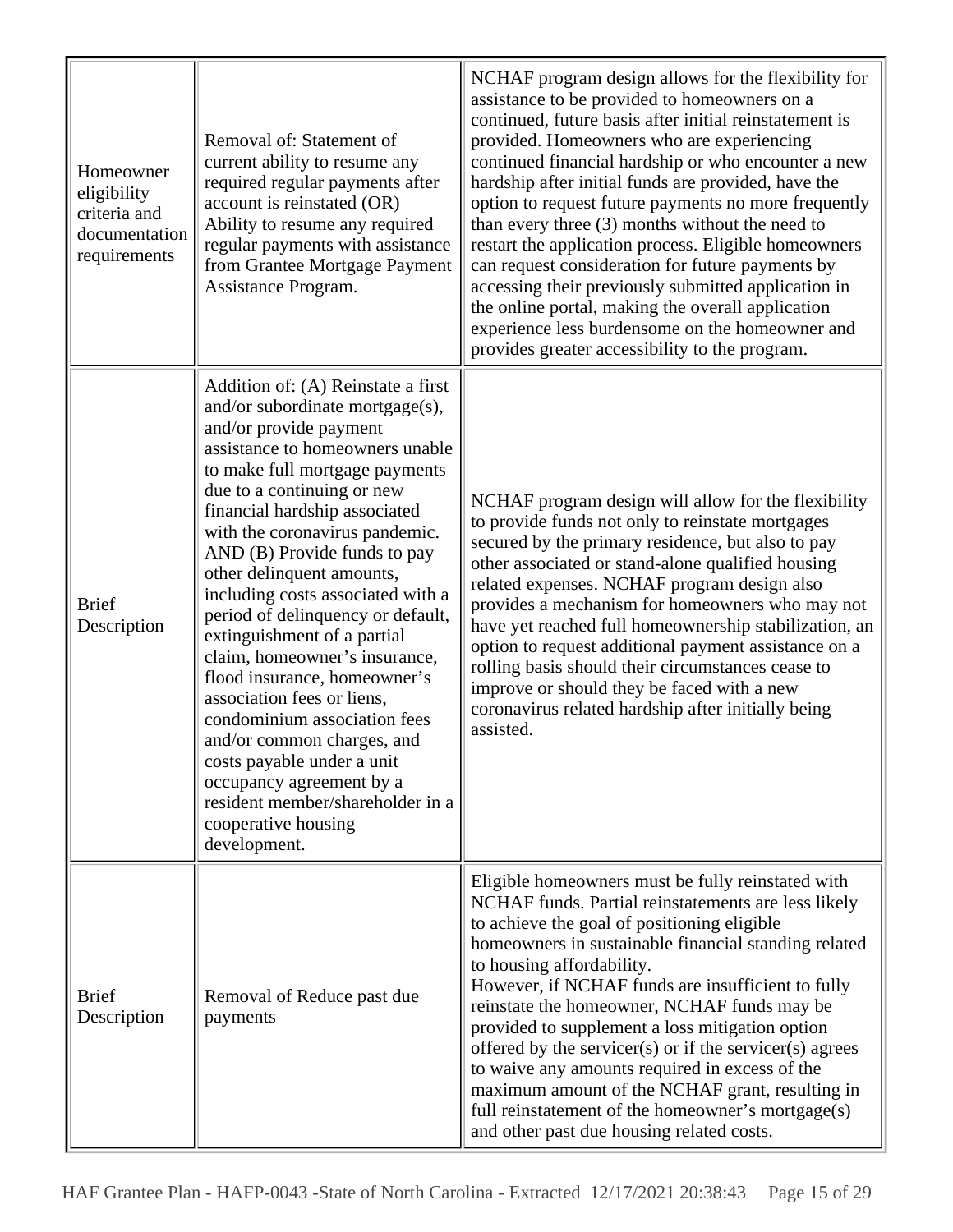| Homeowner<br>eligibility<br>criteria and<br>documentation<br>requirements | Addition of: Hardship affidavit<br>describing the nature of the<br>financial hardship if delinquency<br>to any qualified expense began<br>prior to January 2020. | NCHAF program design will allow for delinquent<br>amounts that incurred prior to January 2020 to be<br>reinstated with NCHAF funds. Homeowners with<br>such delinquent amounts that are in need of<br>reinstatement, will provide a hardship affidavit that<br>describes the nature of the hardship. Eligible<br>homeowners must have experienced a coronaviruses<br>pandemic related financial hardship on or after<br>January 21, 2020 in addition to the previous hardship. |
|---------------------------------------------------------------------------|------------------------------------------------------------------------------------------------------------------------------------------------------------------|--------------------------------------------------------------------------------------------------------------------------------------------------------------------------------------------------------------------------------------------------------------------------------------------------------------------------------------------------------------------------------------------------------------------------------------------------------------------------------|
| Form of<br>Assistance                                                     | Removal of: Assistance will be<br>structures as an interest free loan<br>payable upon transfer of the<br>property and forgivable over a<br>period of time.       | NCHAF assistance will be provided to homeowners<br>in the form of a non-recourse grant.                                                                                                                                                                                                                                                                                                                                                                                        |

### **Documentation of Homeowner Income**

Homeowners are eligible to receive amounts allocated to a HAF participant under the HAF only if they have incomes equal to or less than 150% of the area median income or 100% of the median income for the United States, whichever is greater. In addition, not less than 60% of amounts made available to each HAF participant must be used for qualified expenses that assist homeowners having incomes equal to or less than 100% of the area median income or equal to or less than 100% of the median income for the United States, whichever is greater. The HAF guidance describes permissible ways for HAF participants to determine homeowner income.

Under the HAF guidance, one permissible approach for determining income is for (1) the household to provide a written attestation as to household income and (2) the HAF participant to use a reasonable fact-specific proxy for household income, such as reliance on data regarding average incomes in the household's geographic area. Will the Participant allow income to be determined in this way?

### **Yes**

If yes, please describe the fact-specific proxy or proxies to be used for the income determination.

**If the homeowner is not able to produce the needed documentation, the following alternate, fact-specific proxy can be used for verifying income. If the homeowner lives in a census tract with one or more of the following federal distress and/or low-income designations, the homeowner is presumed to meet the income eligibility requirements:**

**a. FHFA Duty to Serve designations of Areas of Concentrated Poverty**

**b. HUD designations of Racial and/or Ethnic Areas of Concentrated Poverty**

**c. FFIEC designations of distressed, underserved, poverty, remote rural and/or unemployment) d. HUD designations of Qualified Census Tracts for use in the Low-Income Housing Tax Credit program**

**In addition, the program may consider using proof of qualification for certain federal and/or state-level means tested benefit programs as a basis for income qualification in the event the above-described fact specific proxy is indeterminant or otherwise fails.**

Under the HAF guidance, HAF participants may provide waivers or exceptions to this documentation requirement as reasonably necessary to accommodate extenuating circumstances, such as disabilities,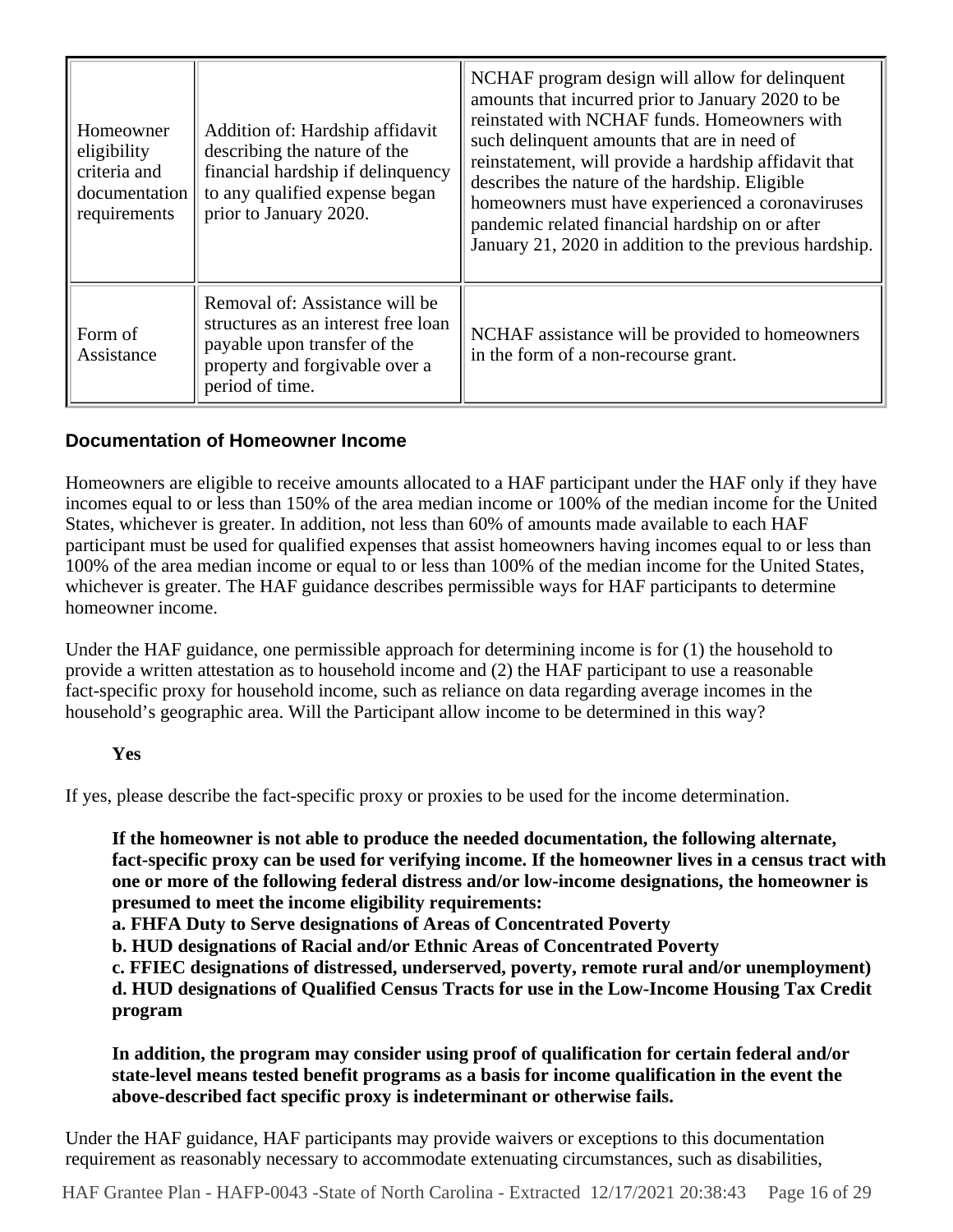practical challenges related to the pandemic, or a lack of technological access by homeowners; in these cases,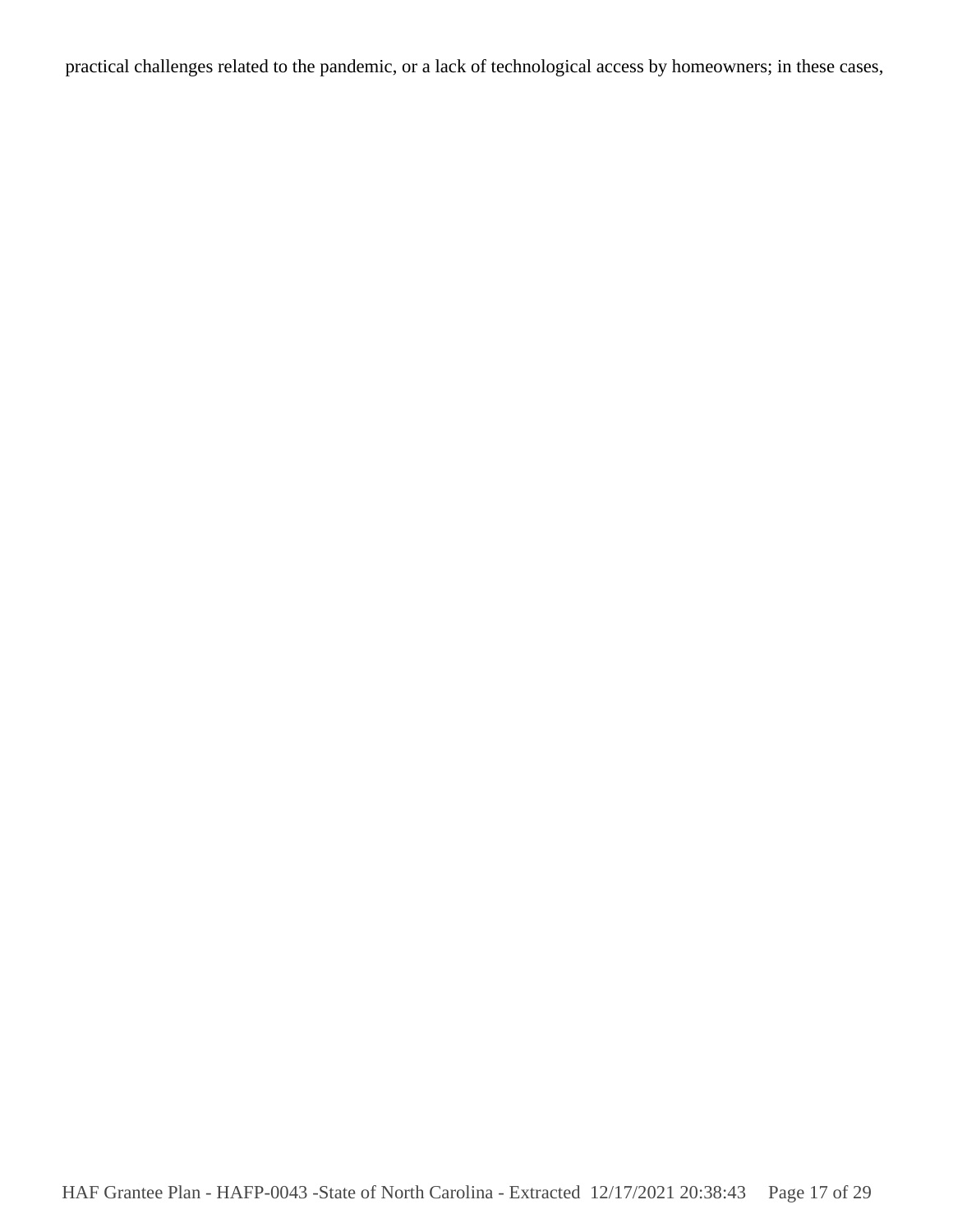the HAF participant is still responsible for making the required determination regarding household income and documenting that determination. Will the Participant allow applicants to request such waivers or exceptions?

**Yes**

### **Eligible Mortgage Types**

Please indicate which of the following mortgage types are eligible to be assisted under one or more of the Participant's program design elements.

 $\checkmark$  First Mortgages

 Reverse Mortgages (Home Equity Conversion Mortgages, Single-Purposes Reverse Mortgages, or Proprietary Reverse Mortgages)

 $\blacksquare$  Contracts for Deed or Land Contract (if it is a credit transaction secured by a consensual security interest in a dwelling)

 $\checkmark$  Second Mortgages

 $\blacksquare$  Loans Secured by Manufactured Housing (secured by real estate or dwelling)

If the Participant excludes any of the forgoing mortgage types from one or more program design elements, explain the exclusion.

**N/A**

### **How Will the Participant Target HAF Resources Consistent with Statutory Requirements?**

The Participant must describe how it will target HAF resources in accordance with the HAF guidance. Targeting strategies are affirmative efforts to inform, encourage the participation of, and facilitate access to resources for targeted households, including by offering multiple intake formats, engaging with nonprofit organizations (e.g., housing counselors or legal services organizations) to provide additional pathways into the program, and providing community outreach, partnerships with housing counseling agencies or legal aid organizations, or other educational services that are aligned with the HAF participant's program design, in a manner that is culturally and linguistically relevant to the targeted communities.

### **Defining Socially Disadvantaged Individual**

Please describe the process the Participant will use to determine whether a homeowner is a "socially disadvantaged individual" as defined in the HAF guidance.

**The Agency's approach is to provide access to HAF assistance statewide but enhanced and deeper targeting in counties and areas most likely to be home to socially disadvantaged individuals.** 

**If a homeowner meets any of the four indicators included in the August 2, 2021 HAF guidance definition of Socially Disadvantaged Individuals, then the homeowner will be categorized as such (with the excluded category being a resident of a territory, Indian reservation or Hawaiian Home Land). The process can be through self-attestation of a membership in a group subjected to**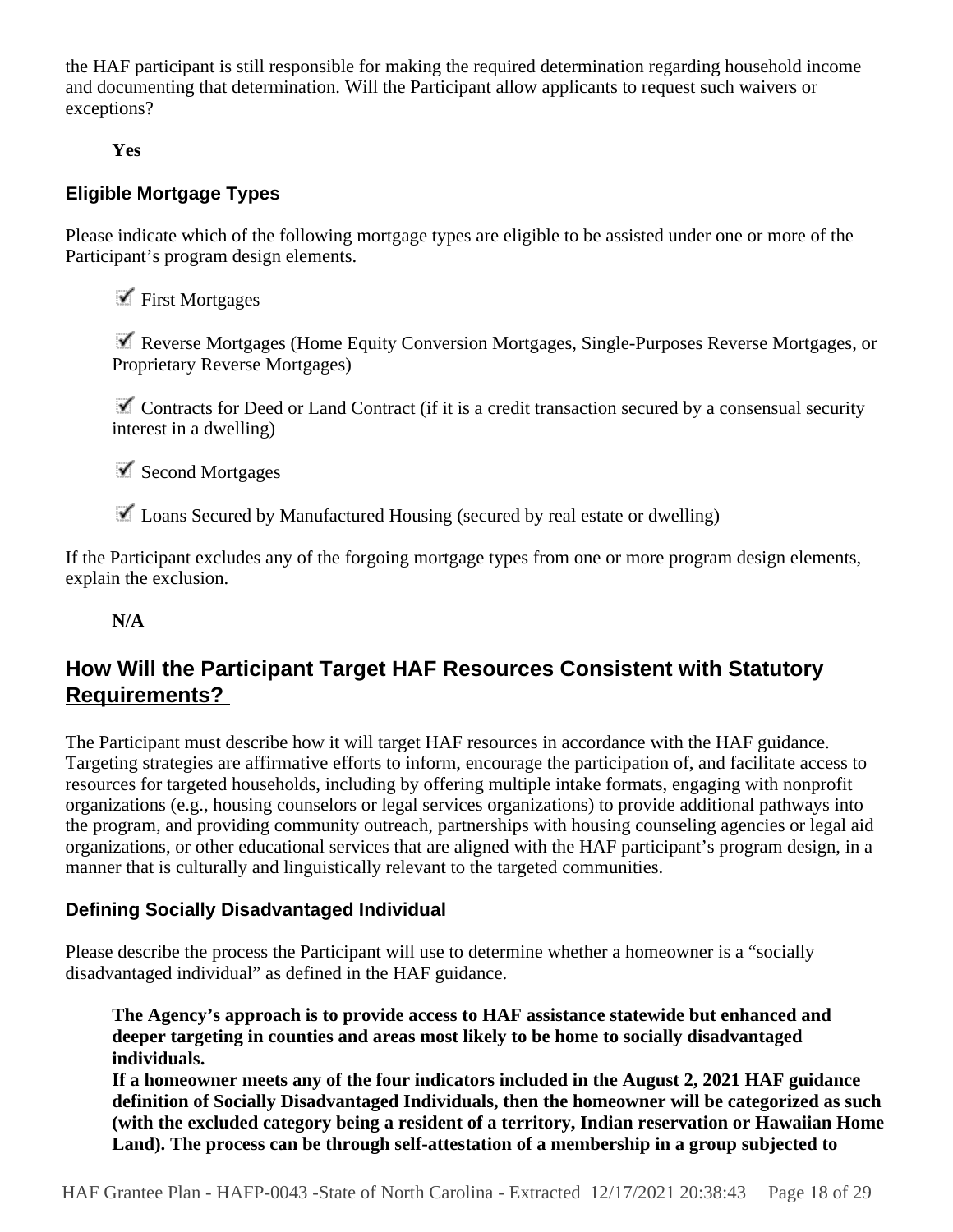**racial, ethnic or cultural bias or someone with Limited English Proficiency. For the geographic measures of majority-minority census tracts or persistent poverty counties, a geocoding of the homeowner's residence will provide confirmation of residence within these geographic boundaries.**

### **Public Communications**

Will the Participant engage in a public communications campaign to raise awareness among targeted populations about the availability of HAF resources, in media such as television, newspapers, online media, or social media?

**Yes**

If yes, please indicate whether the public communications campaign will include communications that primarily target the following populations:

 $\blacktriangleright$  Homeowners earning less than 100% of area median income

 $\blacksquare$  member of a group that has been subjected to racial or ethnic prejudice or cultural bias within American society;

 $\blacktriangleright$  resident of a majority-minority Census tract; (3)

resident of a U.S. territory, Indian reservation, or Hawaiian Home Land

 $\blacktriangleright$  homeowners in persistent poverty counties;

 $\checkmark$  individual with limited English proficiency

Please indicate in which languages, in addition to English, public communications to targeted populations will be undertaken:

### **Spanish**

### **Outreach**

Will the Participant engage in outreach through partnerships with organizations that focus primarily on serving homeowners earning incomes below 100% of area median income or socially disadvantaged individuals and that have the capacity to engage targeted communities in a culturally and linguistically relevant manner to encourage the submission of applications for HAF resources from targeted populations?

### **Yes**

If yes, please indicate whether the community outreach efforts will include partnerships with organizations that primarily target the following populations:

 $\blacktriangledown$  member of a group that has been subjected to racial or ethnic prejudice or cultural bias within American society;

 $\blacksquare$  resident of a majority-minority Census tract; (3) individual with limited English proficiency;

**E** resident of a U.S. territory, Indian reservation, or Hawaiian Home Land;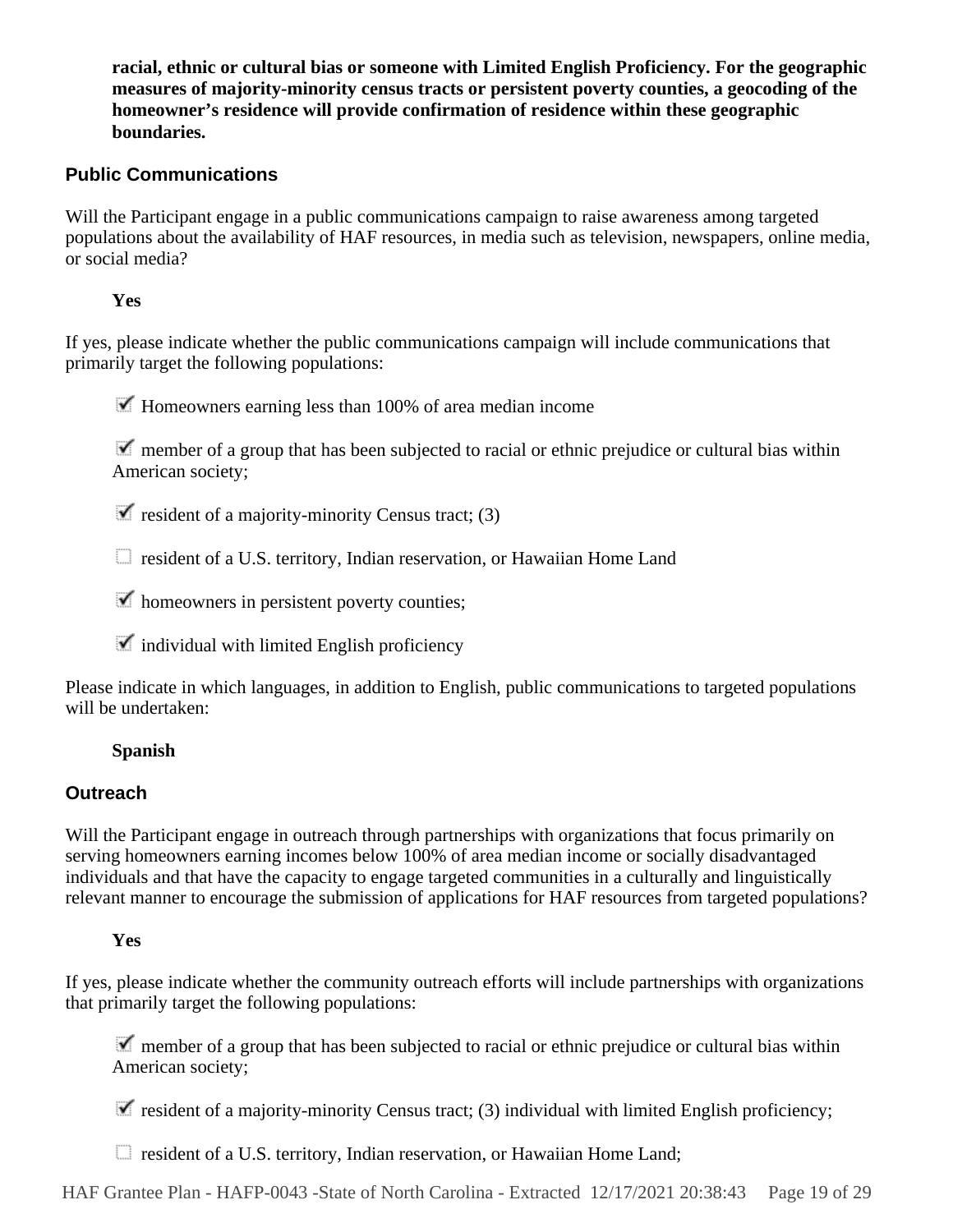$\blacktriangleright$  homeowners that reside in persistent poverty counties;

 $\checkmark$  individual with limited English proficiency.

### **Housing Counseling and Legal Services**

Will the Participant facilitate access for eligible households to housing counseling or legal services?

**No**

### **Targeting specific groups of homeowners**

Will the Participant conduct outreach specifically tailored to target potentially eligible households that:

 $\blacktriangleright$  have mortgages or mortgage assistance contracts held or backed by the Participant?

 $\blacktriangleright$  have mortgages backed by any of the following agencies: Federal Housing Administration; Department of Veterans Affairs; U.S. Department of Agriculture?

 $\blacktriangleright$  have privately held mortgages?

### **What Efforts will be Made to Address Barriers to HAF Program Participation for Potentially Eligible Homeowners, Including Those with Limited English Proficiency or Who are Disabled?**

Targeted outreach may be needed to reach homeowners who are likely to experience barriers to access, including persons with limited English proficiency and those with disabilities.

Indicate all of the languages, in addition to English, in which the Participant's HAF application and other program documents will be made available.

### **Spanish**

Will the Participant's HAF applications and other program documents be provided in forms that are accessible to persons with disabilities?

**Yes**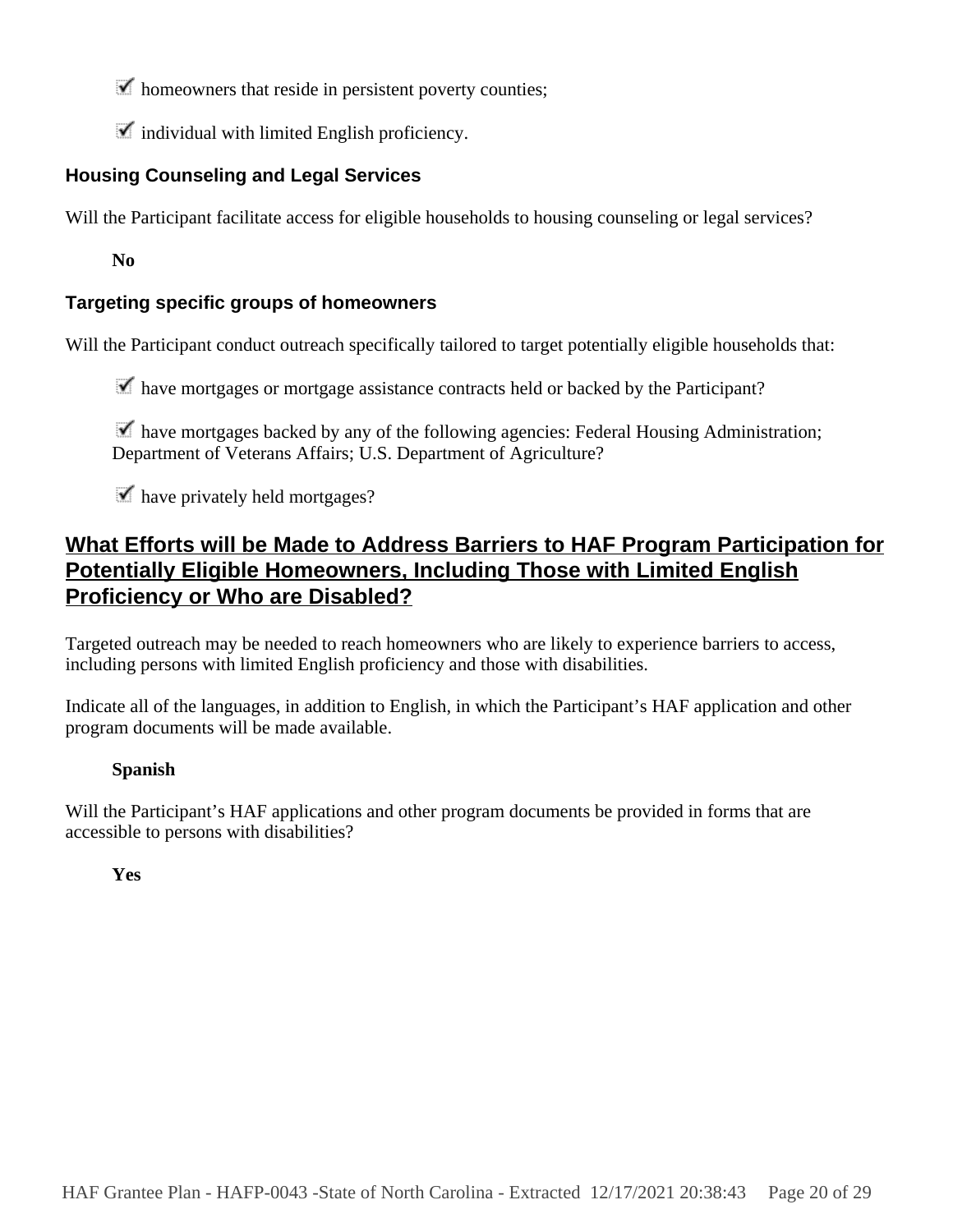Treasury will consider the goals and benchmarks the Participant proposes to use to measure the effectiveness of its programs, including whether those goals address the homeowner needs identified by the Participant, the extent to which the goals are disaggregated by key homeowner characteristics as appropriate for the jurisdiction, and whether they include a goal focused on reducing mortgage delinquency.

Please describe Participant's goals and benchmarks for each of its programs with the following program design elements.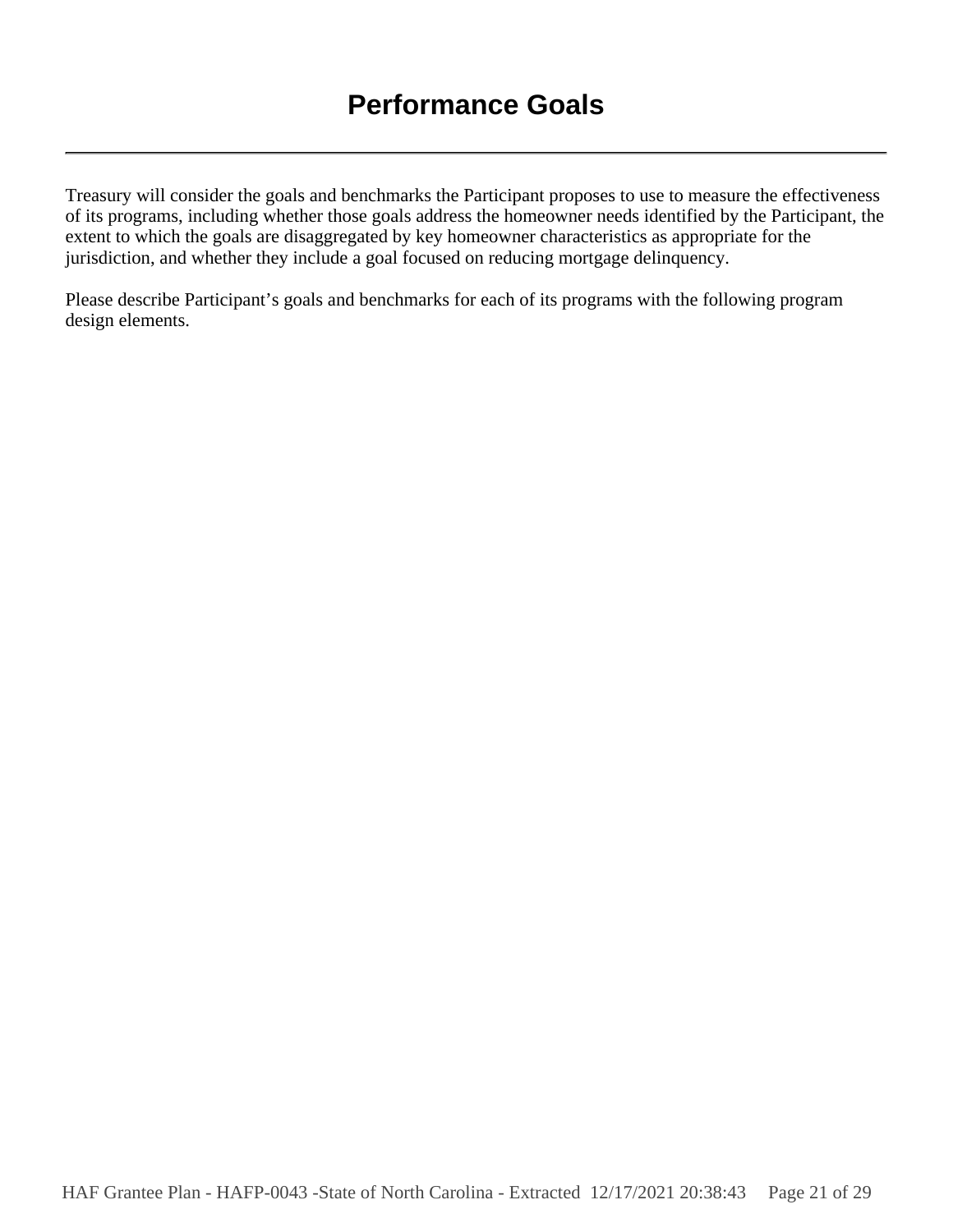| <b>Program Design</b><br><b>Element</b>                              | <b>Metric of Success</b>                                                                                           | Goal                                                                                                                                                                                                                                                                                                 |
|----------------------------------------------------------------------|--------------------------------------------------------------------------------------------------------------------|------------------------------------------------------------------------------------------------------------------------------------------------------------------------------------------------------------------------------------------------------------------------------------------------------|
| Mortgage Payment<br>Assistance                                       | Number of home losses<br>avoided due to HAF<br>funds.<br>Number of Socially<br>Disadvantaged<br>households served. | 1) Prevent 8,000 home losses in 24 months<br>2) Prevent 4,800 home losses among the targeted<br>population homeowners (income and/or social<br>disadvantage)<br>3) Share of households served is at least proportional to<br>the state's population of homeowners who are socially<br>disadvantaged  |
| Mortgage<br>Reinstatement                                            | Number of home losses<br>avoided due to HAF<br>funds.<br>Number of Socially<br>Disadvantaged<br>households served. | 1) Prevent 15,000 home losses in 24 months<br>2) Prevent 9,000 home losses among the targeted<br>population homeowners (income and/or social<br>disadvantage)<br>3) Share of households served is at least proportional to<br>the state's population of homeowners who are socially<br>disadvantaged |
| <b>Payment Assistance</b><br>for Homeowner's<br>Insurance            | Number of home losses<br>avoided due to HAF<br>funds.<br>Number of Socially<br>Disadvantaged<br>households served. | 1) Prevent 2,100 home losses in 24 months<br>2) Share of households served is at least proportional to<br>the state's population of homeowners who are socially<br>disadvantaged                                                                                                                     |
| <b>Payment Assistance</b><br>for HOA fees or liens                   | Number of home losses<br>avoided due to HAF<br>funds.<br>Number of Socially<br>Disadvantaged<br>households served. | 1) Prevent 1,500 home losses in 24 months<br>2) Share of households served is at least proportional to<br>the state's population of homeowners who are socially<br>disadvantaged                                                                                                                     |
| <b>Payment Assistance</b><br>for Delinquent<br><b>Property Taxes</b> | Number of home losses<br>avoided due to HAF<br>funds.<br>Number of Socially<br>Disadvantaged<br>households served. | 1) Prevent 3,500 home losses in 24 months<br>2) Share of households served is at least proportional to<br>the state's population of homeowners who are socially<br>disadvantaged                                                                                                                     |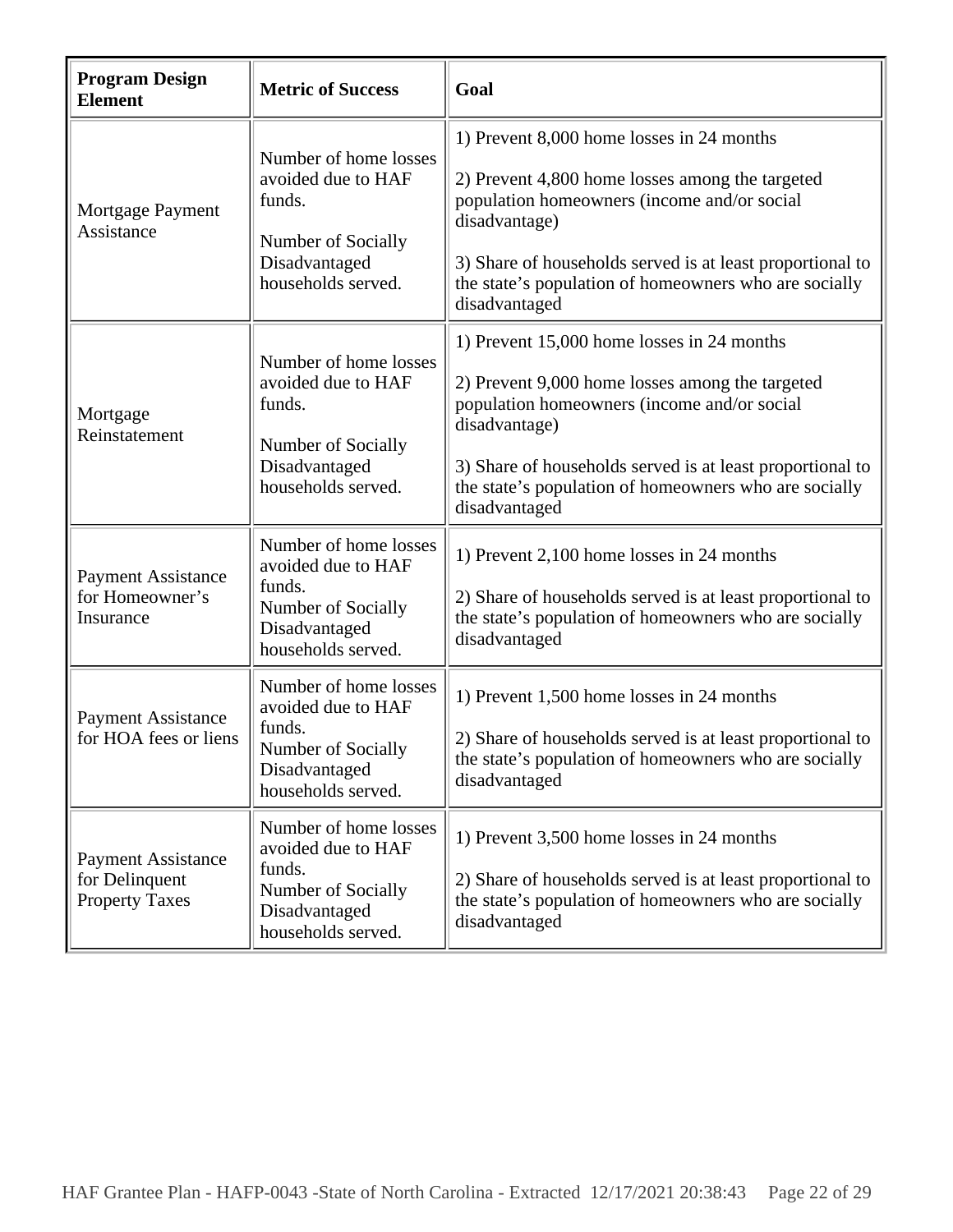### **Staffing, Systems and Contractors**

Treasury seeks information regarding the Participant's organizational capacity to implement its HAF Plan.

Does the Participant anticipate needing to hire additional staff to implement this HAF Plan?

#### **Yes**

Does the Participant anticipate significant information technology system upgrades to implement this HAF Plan?

### **No**

Does the Participant have policies or procedures that govern the implementation of each HAF program design element described in this HAF Plan?

#### **No**

If no, is a policy and procedure in development for each HAF program design element described in this HAF Plan?

### **Yes**

Will the Participant use HAF funds to assist eligible households through a program that was operational before the Participant first received HAF funds?

#### **No**

Will the Participant use any third-party contractor or partner to conduct program administration (such as reviewing applications, determining eligibility, processing payments, conducting reporting, and reviewing compliance) for some or all of the Participant's HAF programs?

### **Yes**

If yes, has the Participant entered into all necessary arrangements with all of the third-party contractors or partners that will conduct program administration?

#### **No**

### **Use of Initial Payment**

If the Participant has already received any HAF funds from Treasury, provide the following information about the use of such funds as of June 30, 2021.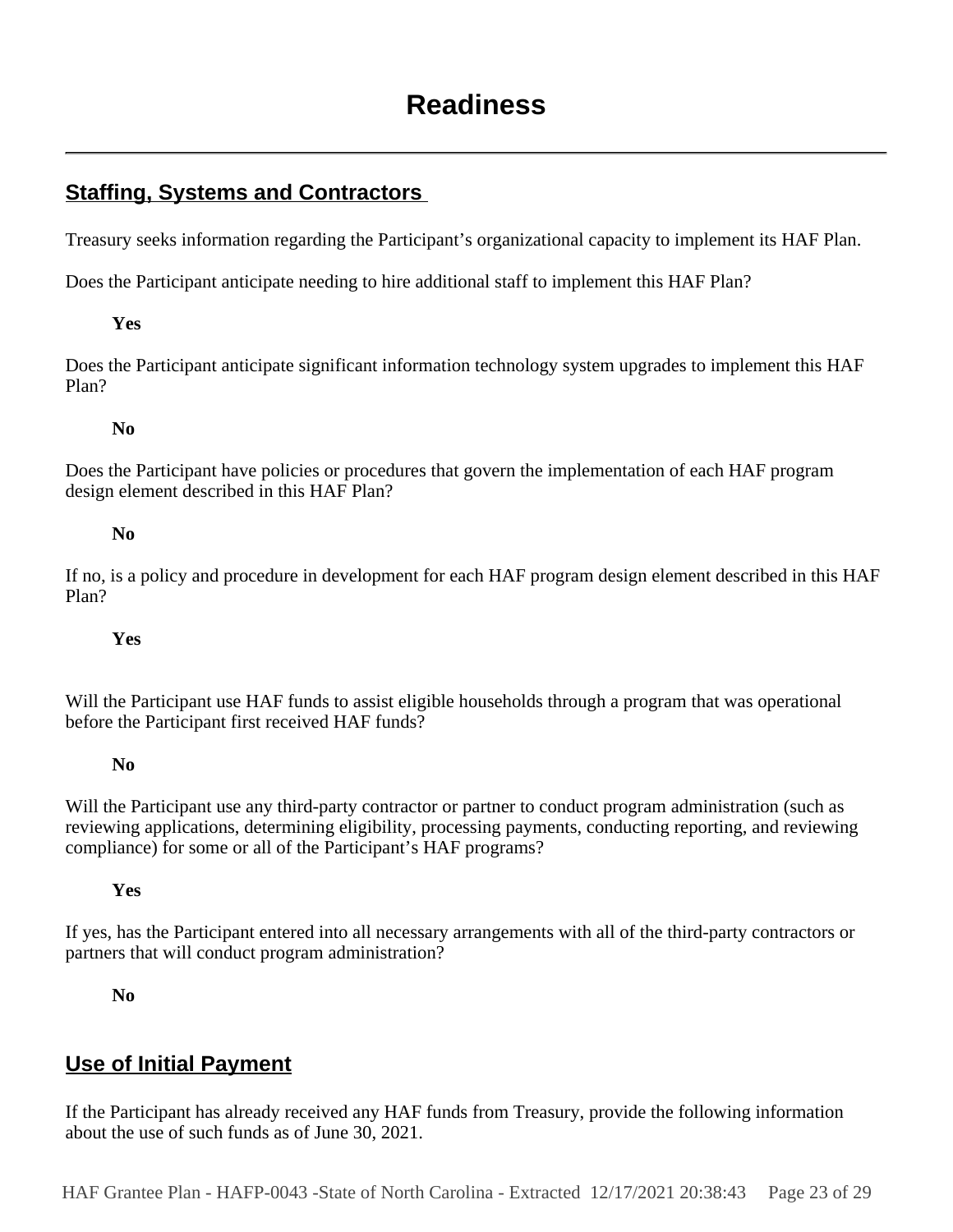What amount of the HAF funds that the Participant has received been disbursed to eligible homeowners?

### **\$0.00**

Has the Participant begun accepting applications from homeowners for any HAF-funded programs?

### **No**

How much of the HAF funds that the Participant has received been obligated?

### **\$0.00**

Provide a brief description of how the Participant has used the HAF funds it has received.

**NCHFA has spent \$202,806 on start-up activities of the total 10% allocation received of \$27,333,724.70. This includes NCHFA administrative expense, outreach and marketing expenses, as well as bilingual communication expenses to support plan development, publication, and program planning. Further, letting of the IEM contract has resulted in a commitment of an additional \$22,964,520.80 over the next 5 years.**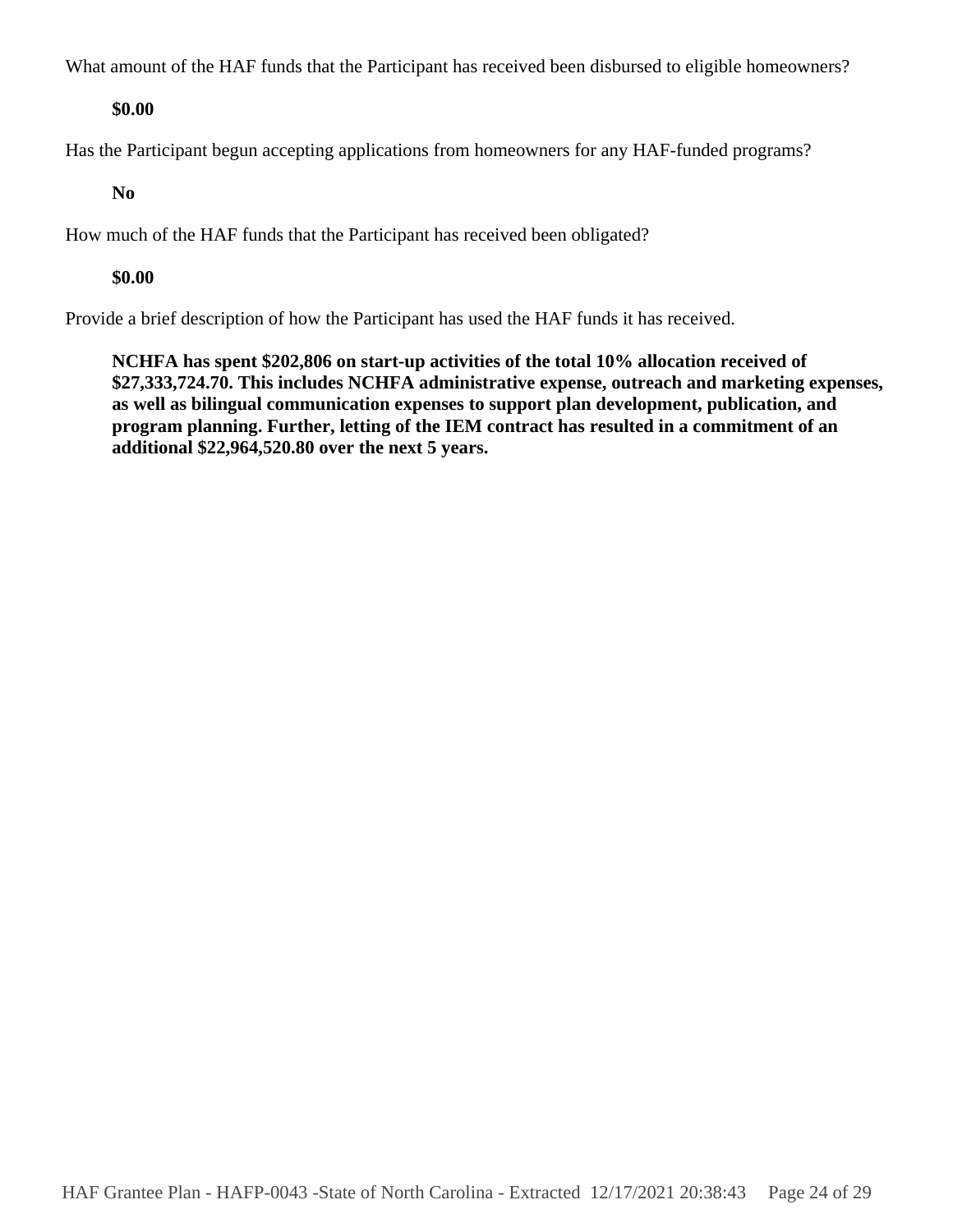### **Budgeting of HAF Funds by Program Design Element**

Specify the amounts of HAF funds that the Participant proposes to allocate to each of the following program design elements, if offered:

| <b>Measure</b>                                      | <b>Amount</b>    |
|-----------------------------------------------------|------------------|
| Mortgage Payment Assistance                         | \$73,604,254.00  |
| <b>Mortgage Principal Reduction</b>                 | \$0.00           |
| Payment Assistance for Homeowner's Internet Service | \$0.00           |
| Payment Assistance for HOA fees or liens            | \$1,858,693.00   |
| Payment Assistance for Delinquent Property Taxes    | \$4,646,733.00   |
| Mortgage Reinstatement                              | \$149,438,940.00 |
| <b>Facilitate Mortgage Interest Rate Reduction</b>  | \$0.00           |
| Payment Assistance for Homeowner's Insurance        | \$2,788,040.00   |
| Payment Assistance for Down Payment Assist. Loans   | \$0.00           |
| <b>Payment Assistance for Homeowners Utilities</b>  | \$0.00           |

### **Other measures to prevent homeowner displacement**

| Measure | Amount |
|---------|--------|
| N/A     | \$0.00 |

| <b>Displacement Prevention Sub-T</b><br>Total | \$232,336,660.00 |
|-----------------------------------------------|------------------|
|-----------------------------------------------|------------------|

### **Counseling or Legal Services**

The Participant may allocate up to 5% of its HAF funds for counseling or educational efforts by housing counseling agencies approved by the Department of Housing and Urban Development or a tribal government, or legal services, target to households eligible to be served with funding from the HAF related to foreclosure prevention or displacement.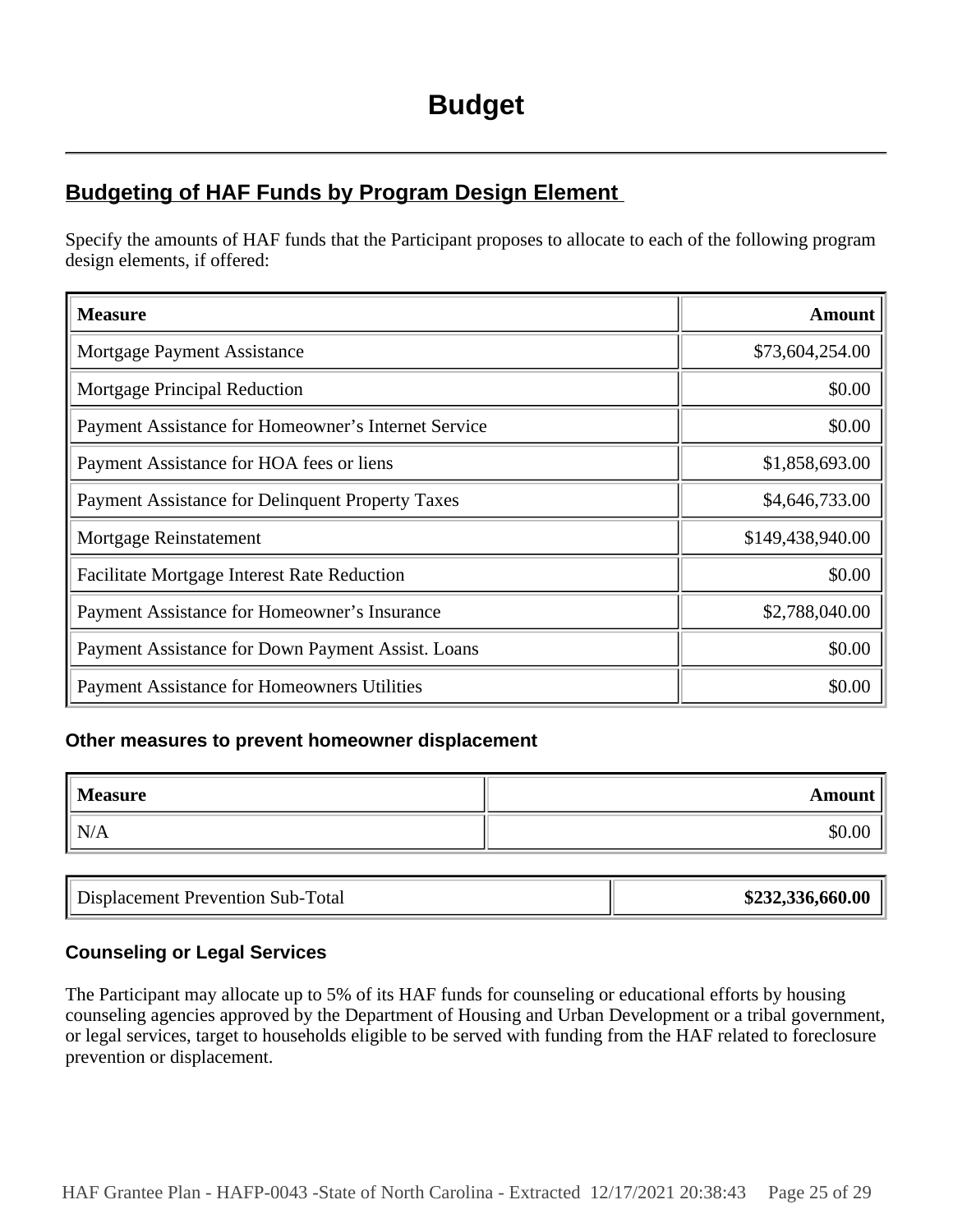| Specify the Participant's allocations for the following | Amount |
|---------------------------------------------------------|--------|
| Counseling or Educational Services                      | \$0.00 |
| Legal Services                                          |        |

| $\blacksquare$<br>Services<br>Total<br>$Sub-$ | $\mathbf{0}$<br>m 1<br>51 I |
|-----------------------------------------------|-----------------------------|

### **Reimbursement of Funds Expended After January 21, 2020**

As described in the HAF guidance, HAF funds may be used for reimbursement of certain expenses between January 21, 2020 and the date when the first HAF funds are disbursed by the HAF participant under the HAF for a qualified expense (with certain limitations, as set forth in the HAF guidance).

| Type of Expense | Amount |
|-----------------|--------|
| N/A             | \$0.00 |

| `ota.<br>---<br>к<br>,,,,,<br>.<br>.<br>. |  |
|-------------------------------------------|--|
|-------------------------------------------|--|

### **Allocation of Administrative Expenses**

| Amount          |
|-----------------|
| \$4,225,000.00  |
| \$36,350,087.00 |
| \$183,500.00    |
| \$242,000.00    |
|                 |

| Administrative Expenses Sub-Total | \$41,000,587.00 |
|-----------------------------------|-----------------|
|-----------------------------------|-----------------|

| <b>Total Plan Requested Amount</b> | \$273,337,247.00 |
|------------------------------------|------------------|
|                                    |                  |

Amount Requested Confirmation:

**Yes**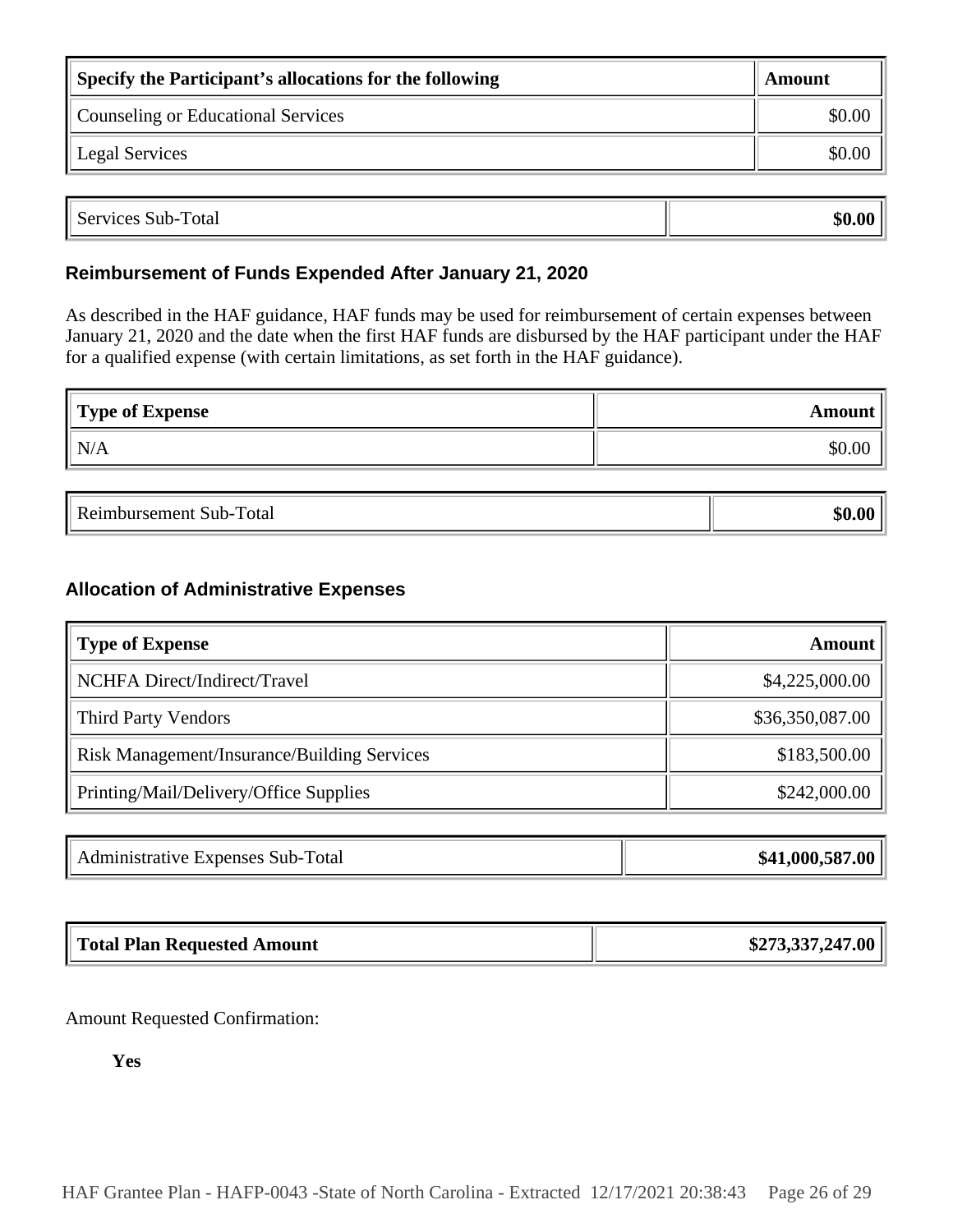# **Contacts**

Please identify up to three contacts for the Participant- a primary contact, a designated point of contact for reporting, and an additional contact.

### **Primary Contact**

Name: **Stephanie McGarrah**

Agency/Office: **NC Pandemic Recovery Office**

Email: **stephanie.mcgarrah@osbm.nc.gov**

Phone Number: **9842360600**

### **Reporting Contact**

Name: **Tara Fikes**

Agency/Office: **NC Pandemic Recovery Office**

Email: **tara.fikes@osbm.nc.gov**

Phone Number: **9842279340**

### **Additional Contact**

Name: **Lisa Fox**

Agency/Office: **NC Pandemic Recovery Office**

Email: **lisa.fox@osbm.nc.gov**

Phone Number: **9842360600**

#### **Proprietary or Otherwise Non-Public Information**

Does your plan submission include any information or materials that are proprietary or otherwise non-public?

**No**

If "Yes," please indicate which information or materials are proprietary or otherwise non-public.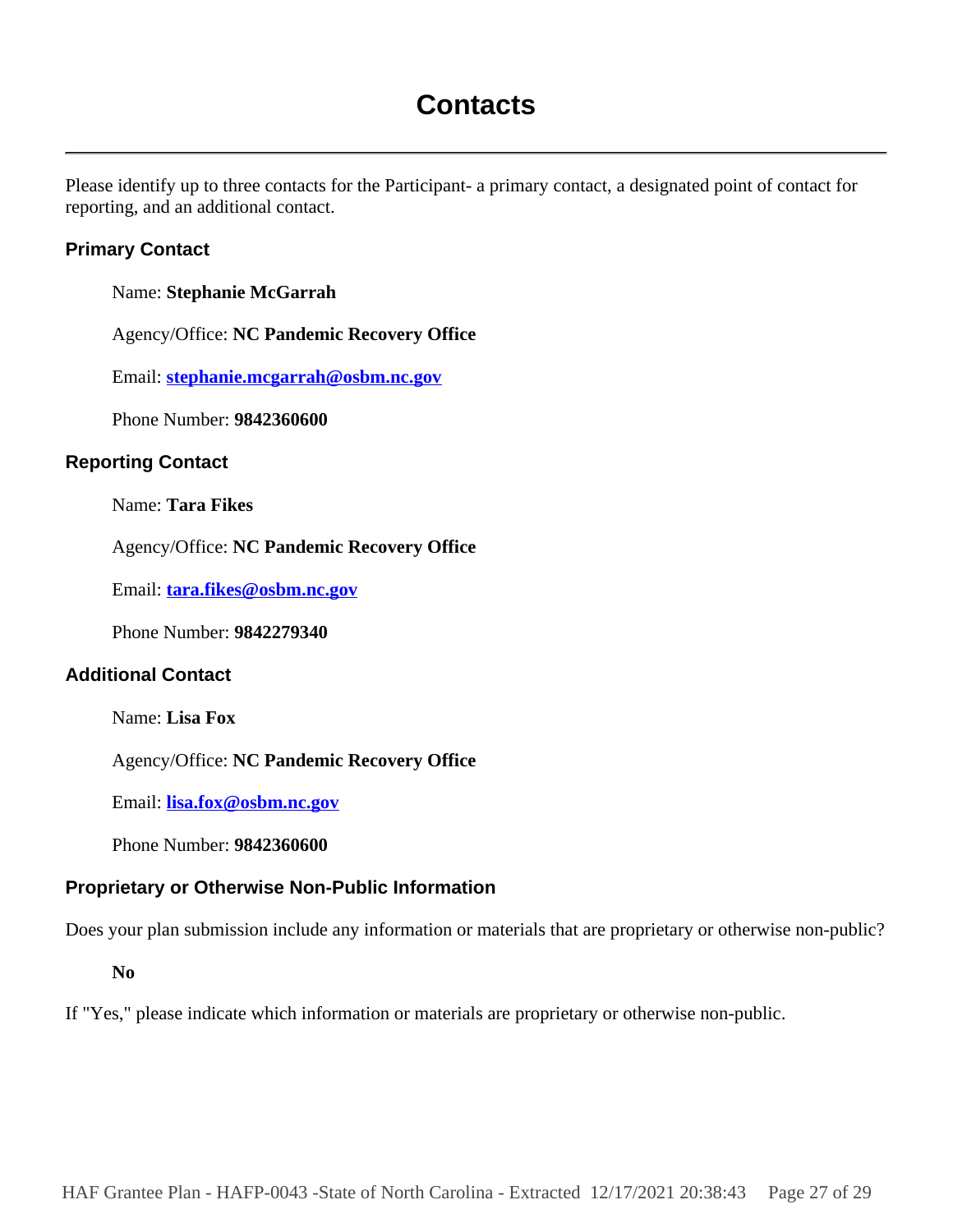# **Title VI Assurances**

You must provide on behalf of the HAF Participant assurances that the HAF Participant will comply with Title VI of Civil Rights Act of 1964. Please download the assurances, then review, sign, and upload the signed copy to this page before submitting the HAF Plan.

| <b>Title</b>                                              | Upload Date        |
|-----------------------------------------------------------|--------------------|
| 6. HAF-Title VI Assurance $(5-18-2021)$ NC.pdf $08132021$ | 8/19/2021 12:18 AM |